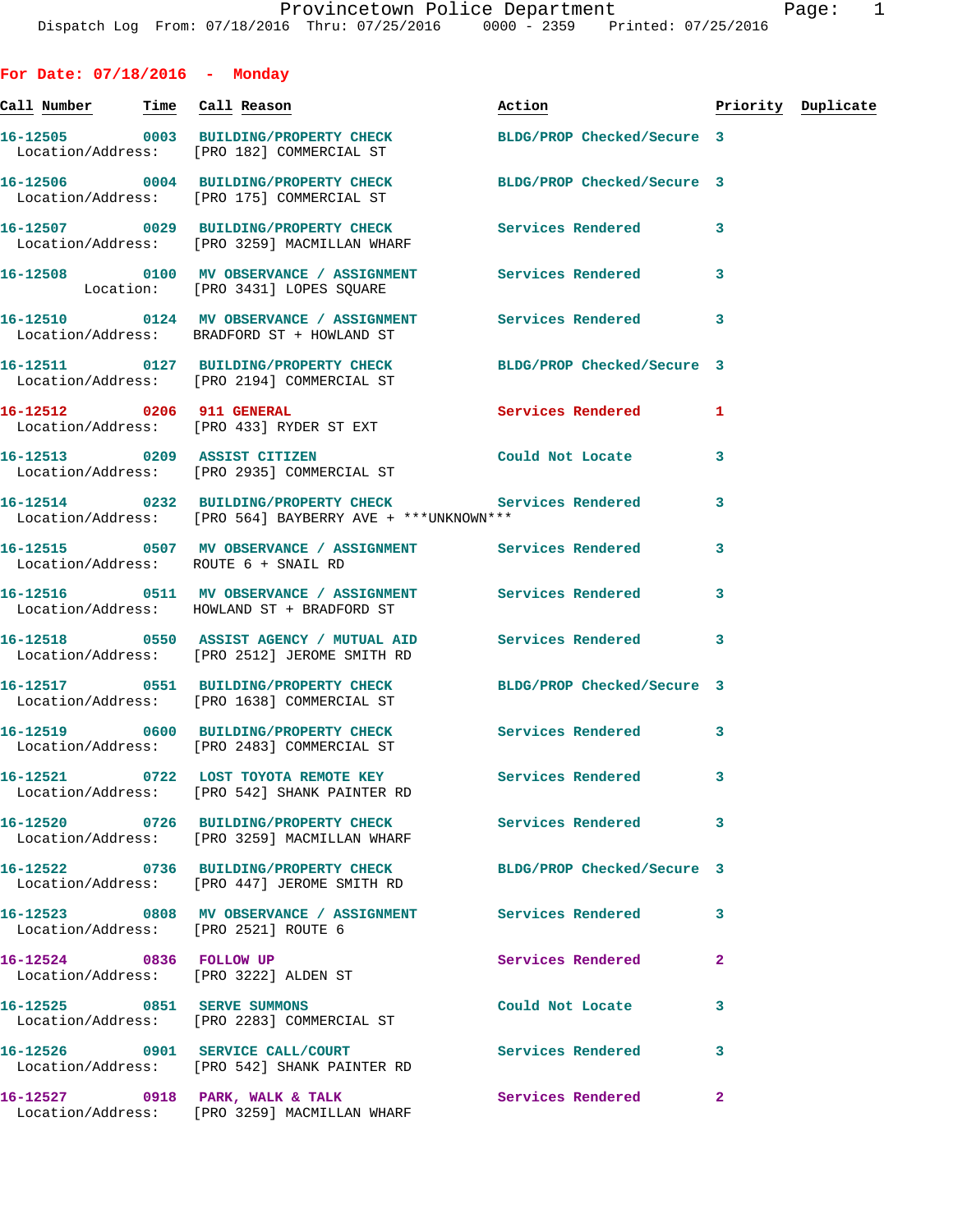|                                       | Provincetown Police Department Page: 2<br>Dispatch Log From: 07/18/2016 Thru: 07/25/2016                0000 - 2359   Printed: 07/25/2016 |                          |                |  |
|---------------------------------------|-------------------------------------------------------------------------------------------------------------------------------------------|--------------------------|----------------|--|
|                                       | 16-12528 1002 MEDICAL EMERGENCY/D.O.T. Transported to Hospital 1<br>Location/Address: [PRO 440] HARRY KEMP WAY                            |                          |                |  |
|                                       | 16-12530 1014 FOLLOW UP<br>Location/Address: [PRO 2977] COMMERCIAL ST                                                                     | Services Rendered 2      |                |  |
|                                       | 16-12529 1015 BUILDING/PROPERTY CHECK BLDG/PROP Checked/Secure 3<br>Location/Address: [PRO 2977] COMMERCIAL ST                            |                          |                |  |
|                                       | 16-12531 1022 BUILDING/PROPERTY CHECK Services Rendered 3<br>Location/Address: [PRO 2898] JEROME SMITH RD                                 |                          |                |  |
|                                       | 16-12533 1106 ASSIST CITIZEN/REASSURANCE Could Not Locate 3<br>Location/Address: [PRO 761] BRADFORD ST                                    |                          |                |  |
|                                       | 16-12534 1115 COURT<br>Location: [PRO 3705] ORLEANS DISTRICT COURT                                                                        | No Action Required 3     |                |  |
|                                       | 16-12536 1207 MV OBSERVANCE / ASSIGNMENT Citation/Warning Issued 3<br>Location/Address: HIGH POLE HL + BRADFORD ST                        |                          |                |  |
| 16-12537 1223 MV STOP                 | Location/Address: [PRO 105] COMMERCIAL ST                                                                                                 | <b>VERBAL WARNING</b>    | 3              |  |
|                                       | 16-12538 1224 ANIMAL CALL/DOG BITE <b>Investigated</b><br>Location/Address: [PRO 440] HARRY KEMP WAY                                      |                          | $\overline{2}$ |  |
| Location/Address: COMMERCIAL ST       | 16-12539 1242 ALARM - FIRE                                                                                                                | Services Rendered        | 1              |  |
|                                       | 16-12541 1256 PARK, WALK & TALK 1988 Services Rendered 2<br>Location: [PRO 3431] LOPES SQUARE                                             |                          |                |  |
|                                       | 16-12542 1259 IMPROPER USE COMFORT STATION SPOKEN TO<br>Location/Address: [PRO 2543] MACMILLAN WHARF                                      |                          | 3              |  |
|                                       | 16-12543 1259 ANIMAL CALL/DOG IN M/V SPOKEN TO<br>Location/Address: [PRO 540] SHANK PAINTER RD                                            |                          | $\overline{2}$ |  |
|                                       | 16-12544 1311 MV STOP<br>Location/Address: BRADFORD ST + RYDER ST                                                                         | <b>VERBAL WARNING</b>    | 3              |  |
|                                       | 16-12545 1317 LOST WALLET/FOUND<br>Location/Address: [PRO 542] SHANK PAINTER RD                                                           | Services Rendered 3      |                |  |
| 16-12546 1418 LOST WALLET             | Location/Address: [PRO 106] COMMERCIAL ST                                                                                                 | Services Rendered        | $\mathbf{3}$   |  |
|                                       | 16-12547 1458 MEDICAL EMERGENCY<br>Location/Address: [PRO 208] COMMERCIAL ST                                                              | PATIENT REFUSAL 1        |                |  |
| Location/Address: [PRO 1662] PEARL ST | 16-12548 1511 PARKING COMPLAINT / GENERAL Services Rendered                                                                               |                          | 3              |  |
|                                       | 16-12549 1536 PARK, WALK & TALK<br>Location/Address: [PRO 105] COMMERCIAL ST                                                              | <b>Services Rendered</b> | $\mathbf{2}$   |  |
| Location/Address: GOSNOLD ST          | 16-12551 1552 COMPLAINT - STREET PERFORMERS SPOKEN TO                                                                                     |                          | 3              |  |
|                                       | 16-12552 1556 MV OBSERVANCE / ASSIGNMENT Services Rendered 3<br>Location/Address: [PRO 2206] COMMERCIAL ST                                |                          |                |  |
|                                       | 16-12553 1557 COMPLAINT<br>Location/Address: [PRO 827] COMMERCIAL ST                                                                      | SPOKEN TO                | 3              |  |
| 16-12554 1622 FOLLOW UP               | Location/Address: [PRO 2563] BRADFORD ST                                                                                                  | No Action Required       | $\mathbf{2}$   |  |
| Location/Address: RACE POINT RD       | 16-12555 1627 MV OBSERVANCE / ASSIGNMENT Services Rendered                                                                                |                          | 3              |  |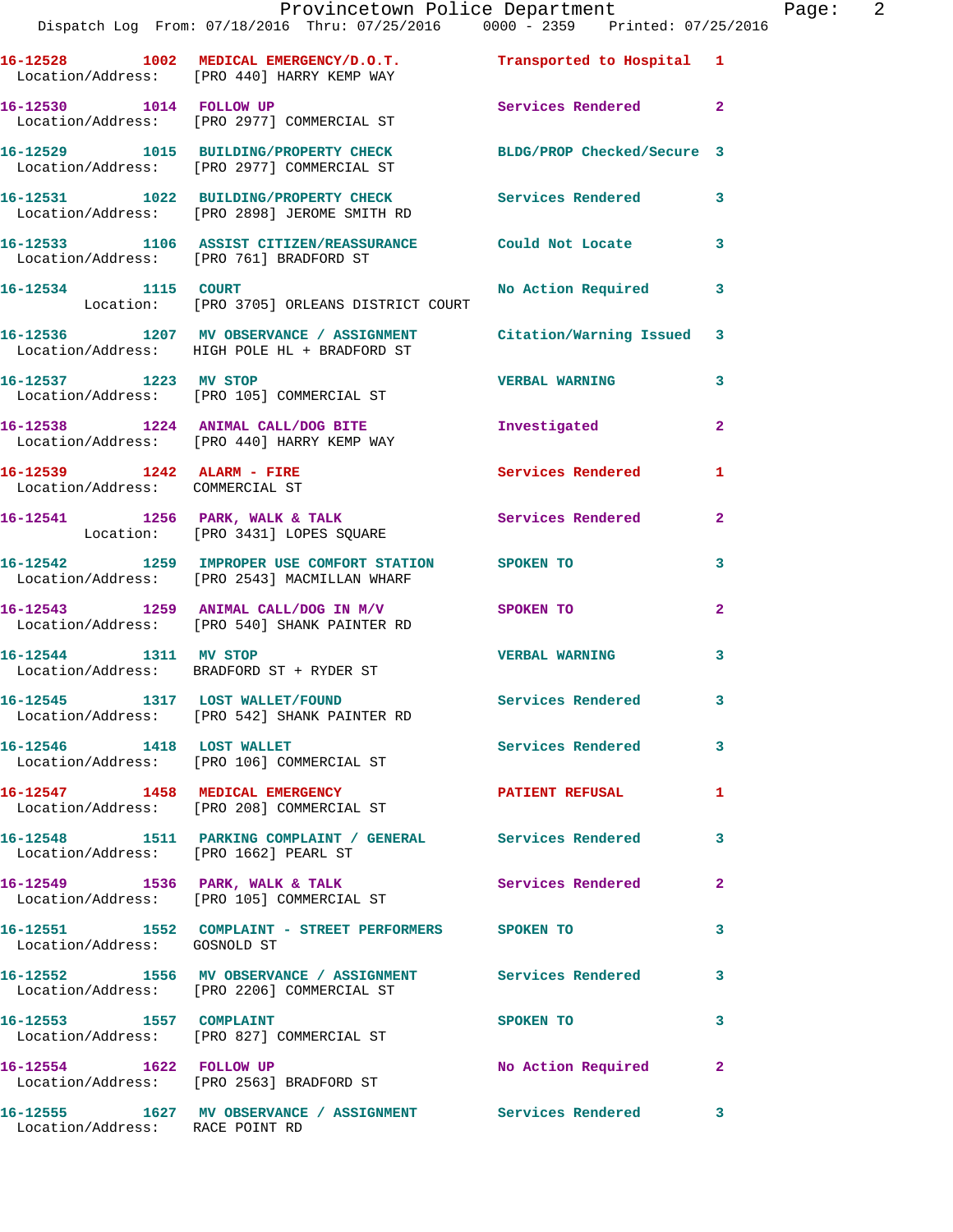Dispatch Log From: 07/18/2016 Thru: 07/25/2016 0000 - 2359 Printed: 07/25/2016

|                                                         | 16-12556 1638 SERVE RESTRAINING ORDER Could Not Locate<br>Location/Address: [PRO 542] SHANK PAINTER RD        |                           | $\mathbf{2}$ |    |
|---------------------------------------------------------|---------------------------------------------------------------------------------------------------------------|---------------------------|--------------|----|
| 16-12557 1700 MV STOP                                   | Location/Address: [PRO 586] COMMERCIAL ST                                                                     | <b>VERBAL WARNING</b>     | 3            |    |
|                                                         | 16-12558 1713 BUILDING/PROPERTY CHECK<br>Location/Address: [PRO 2483] COMMERCIAL ST                           | Services Rendered         | 3            |    |
|                                                         | 16-12559 1723 SERVE RESTRAINING ORDER<br>Location/Address: [PRO 2598] BRADFORD ST EXT                         | Services Rendered         | $\mathbf{2}$ |    |
|                                                         | 16-12560 1730 ALARM - GENERAL<br>Location/Address: [PRO 965] KIMBERLY LN                                      | <b>False Alarm</b>        | 1            |    |
|                                                         | 16-12562 1749 MV ACCIDENT<br>Location/Address: [PRO 2294] BRADFORD ST                                         | Services Rendered         | 1            |    |
|                                                         | 16-12563 1914 MEDICAL EMERGENCY<br>Location/Address: [PRO 356] COMMERCIAL ST                                  | PATIENT REFUSAL           | $\mathbf{1}$ |    |
|                                                         | 16-12564 1917 FOUND UNITED CHASE CARD Services Rendered<br>Location/Address: [PRO 105] COMMERCIAL ST          |                           | 3            |    |
|                                                         | 16-12565 1935 PARK, WALK & TALK 6 Services Rendered 2<br>Location: CENTER OF TOWN                             |                           |              |    |
|                                                         | 16-12566 1946 BUILDING/PROPERTY CHECK BLDG/PROP Checked/Secure 3<br>Location/Address: [PRO 519] RACE POINT RD |                           |              |    |
| 16-12567 1953 FOLLOW UP                                 | Location/Address: [PRO 3086] COURT ST                                                                         | Services Rendered         | $\mathbf{2}$ |    |
|                                                         | 16-12568 2010 WIRES DOWN<br>Location/Address: [PRO 807] COMMERCIAL ST                                         | Services Rendered         | $\mathbf{2}$ |    |
|                                                         | 16-12569 2022 MEDICAL EMERGENCY<br>Location/Address: [PRO 63] BRADFORD ST EXT                                 | PATIENT REFUSAL           | 1            |    |
|                                                         | 16-12572 2138 COMPLAINT<br>Location/Address: [PRO 3908] COMMERCIAL ST                                         | <b>SPOKEN TO</b>          | 3            |    |
| 16-12573 2151 MV COMPLAINT<br>Location/Address: ROUTE 6 |                                                                                                               | Taken/Referred to Other 2 |              |    |
|                                                         | 16-12574 2248 COMPLAINT<br>Location/Address: [PRO 526] RYDER ST EXT                                           | <b>Services Rendered</b>  | 3            |    |
|                                                         | 16-12575 2328 BY-LAW VIOL/FIREWORKS<br>Location/Address: [PRO 3268] GOSNOLD ST                                | <b>GONE ON ARRIVAL</b>    | $\mathbf{2}$ |    |
| For Date: $07/19/2016$ - Tuesday                        |                                                                                                               |                           |              |    |
|                                                         | 16-12576 0004 BUILDING/PROPERTY CHECK BLDG/PROP Checked/Secure 3<br>Location/Address: [PRO 1646] WINSLOW ST   |                           |              |    |
|                                                         | 16-12577 0009 BUILDING/PROPERTY CHECK Services Rendered<br>Location/Address: [PRO 3259] MACMILLAN WHARF       |                           | 3            |    |
|                                                         | 16-12578 0024 MV OBSERVANCE / ASSIGNMENT Services Rendered<br>Location/Address: [PRO 94] BRADFORD ST          |                           | 3            |    |
|                                                         | 16-12579 0041 LOBBY TRAFFIC<br>Location/Address: [PRO 542] SHANK PAINTER RD                                   | Services Rendered 3       |              | 37 |
|                                                         | 16-12580 0114 BUILDING/PROPERTY CHECK Services Rendered<br>Location/Address: [PRO 2490] PROVINCELANDS RD      |                           | 3            |    |
|                                                         | 16-12581 0119 ALARM - GENERAL                                                                                 | Taken/Referred to Other 1 |              |    |
|                                                         |                                                                                                               |                           |              |    |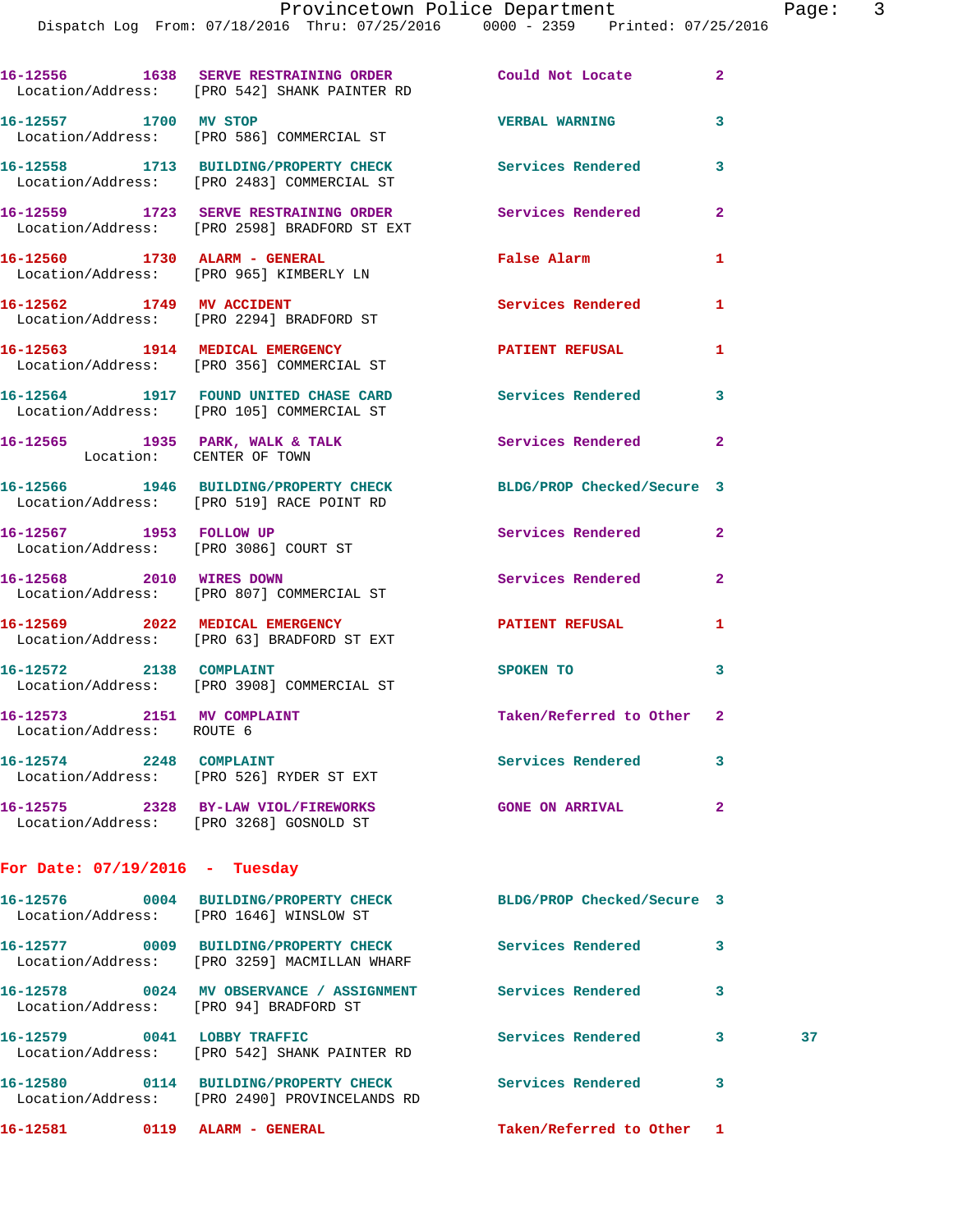|                                      | Dispatch Log From: $07/18/2016$ Thru: $07/25/2016$ 0000 - 2359 Printed: $07/25/2016$                                     | Provincetown Police Department Page: 4 |                         |  |
|--------------------------------------|--------------------------------------------------------------------------------------------------------------------------|----------------------------------------|-------------------------|--|
|                                      | Location/Address: [PRO 514] RACE POINT RD                                                                                |                                        |                         |  |
|                                      | 16-12582   0120   ASSIST AGENCY / MISSING PERSON   Services Rendered   3<br>Location/Address: [PRO 542] SHANK PAINTER RD |                                        |                         |  |
|                                      | 16-12583 0126 BUILDING/PROPERTY CHECK Services Rendered 3<br>Location/Address: [PRO 2540] RACE POINT RD                  |                                        |                         |  |
|                                      | 16-12584 0201 BUILDING/PROPERTY CHECK Services Rendered 3<br>Location/Address: [PRO 2483] COMMERCIAL ST                  |                                        |                         |  |
|                                      | 16-12585 0311 ALARM - FIRE<br>Location/Address: [PRO 3222] ALDEN ST                                                      | Services Rendered 1                    |                         |  |
|                                      | 16-12586 0516 BUILDING/PROPERTY CHECK BLDG/PROP Checked/Secure 3<br>Location/Address: [PRO 444] HIGH POLE HILL           |                                        |                         |  |
|                                      | 16-12587 0529 MV OBSERVANCE / ASSIGNMENT Services Rendered 3<br>Location/Address: [PRO 2521] ROUTE 6                     |                                        |                         |  |
|                                      | 16-12588 0619 BUILDING/PROPERTY CHECK BLDG/PROP Checked/Secure 3<br>Location/Address: [PRO 1780] JOHNSON ST              |                                        |                         |  |
|                                      | 16-12589 0716 ANIMAL CALL/SEAGULL Taken/Referred to Other 2<br>Location/Address: [PRO 401] COMMERCIAL ST                 |                                        |                         |  |
|                                      | 16-12590 0733 BY-LAW VIOLATION/SLEEPING SPOKEN TO<br>Location/Address: [PRO 2898] JEROME SMITH RD                        |                                        | $\mathbf{2}$            |  |
| Refer To Arrest: 16-184-AR           | 16-12591 0747 SERVICE CALL/COURT<br>Location/Address: [PRO 542] SHANK PAINTER RD                                         | Services Rendered 3                    |                         |  |
| Location/Address: [PRO 2521] ROUTE 6 | 16-12593 0851 MV OBSERVANCE / ASSIGNMENT Services Rendered 3                                                             |                                        |                         |  |
|                                      | 16-12594 0858 MEDICAL EMERGENCY Transported to Hospital 1<br>Location/Address: [PRO 58] BRADFORD ST                      |                                        |                         |  |
|                                      | 16-12595 0917 BUILDING/PROPERTY CHECK Services Rendered 3<br>Location/Address: [PRO 2483] COMMERCIAL ST                  |                                        |                         |  |
|                                      | 16-12596 0929 MV OBSERVANCE / ASSIGNMENT<br>Location/Address: [PRO 2206] COMMERCIAL ST                                   | No Action Required                     | $\overline{\mathbf{3}}$ |  |
|                                      | 16-12597 1035 BUILDING/PROPERTY CHECK Services Rendered 3<br>Location/Address: [PRO 2977] COMMERCIAL ST                  |                                        |                         |  |
|                                      | 16-12598 1049 FOUND MINI COOPER KEY Services Rendered 3<br>Location/Address: [PRO 269] COMMERCIAL ST                     |                                        |                         |  |
|                                      | 16-12599 1109 COMPLAINT<br>Location/Address: [PRO 536] SHANK PAINTER RD                                                  | SPOKEN TO                              | 3                       |  |
|                                      | 16-12600 1136 LOST IPHONE<br>Location/Address: [PRO 597] COMMERCIAL ST                                                   | Services Rendered 3                    |                         |  |
|                                      | 16-12601 1158 PARKING COMPLAINT / GENERAL Services Rendered 3<br>Location/Address: [PRO 2938] PEARL ST                   |                                        |                         |  |
|                                      | 16-12602 1159 FLIGHT COVERAGE<br>Location/Address: [PRO 516] RACE POINT RD                                               | Services Rendered 2                    |                         |  |
|                                      | 16-12604 1204 LANDLORD/TENANT<br>Location/Address: [PRO 2045] BAYBERRY AVE                                               | SPOKEN TO                              | $\mathbf{2}$            |  |
|                                      | 16-12605 1219 MEDICAL EMERGENCY <b>PATIENT REFUSAL</b> 1<br>Location/Address: [PRO 542] SHANK PAINTER RD                 |                                        |                         |  |
|                                      | 16-12606 1242 BIKE COMPLAINT<br>Location/Address: [PRO 2156] COMMERCIAL ST                                               | <b>Services Rendered</b> 2             |                         |  |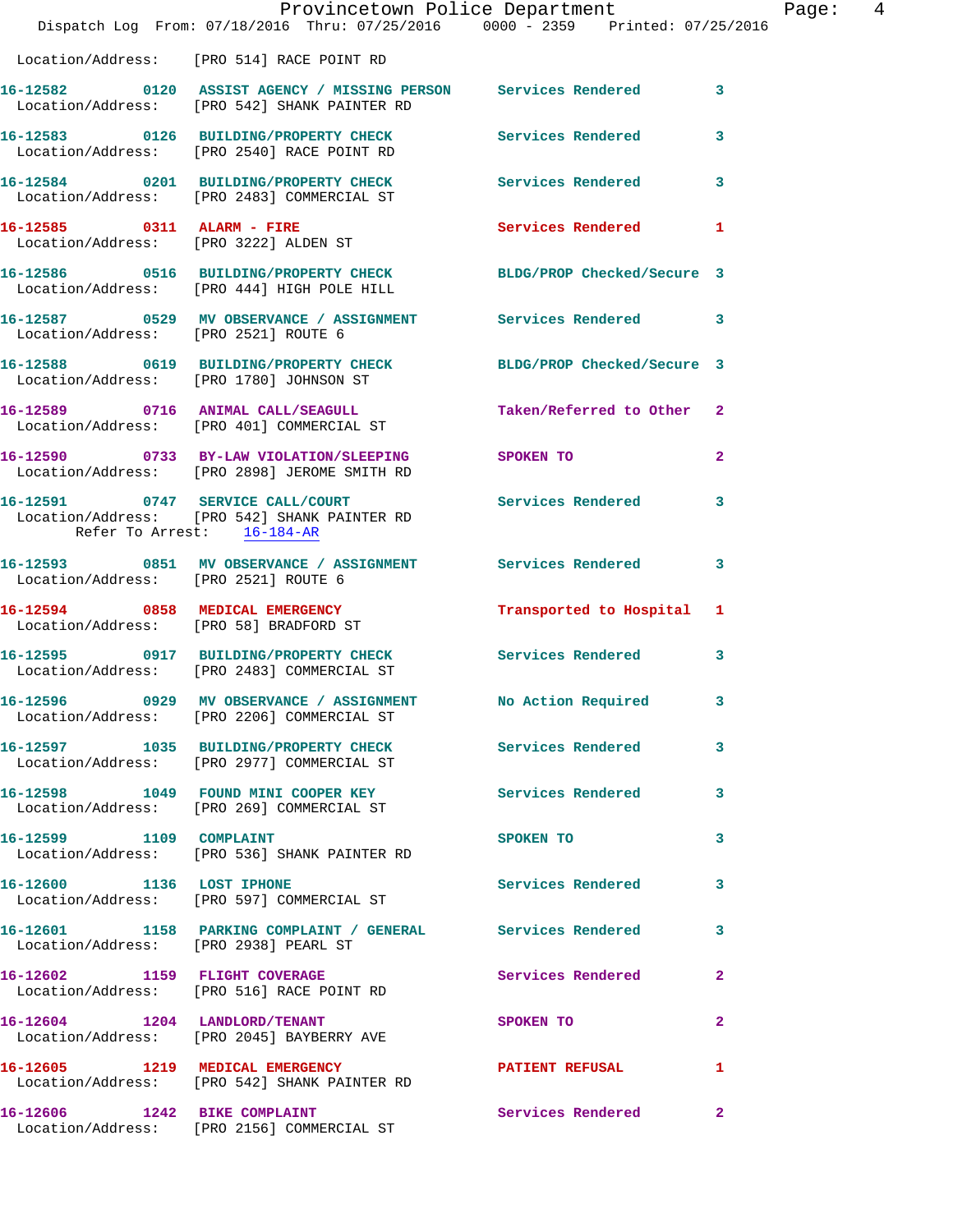|                                                       | 16-12607 1302 COMPLAINT<br>Location/Address: SANDY HILL LN + ROUTE 6                                             | No Action Required 3       |                         |
|-------------------------------------------------------|------------------------------------------------------------------------------------------------------------------|----------------------------|-------------------------|
| 16-12609 1324 ASSIST CITIZEN                          | Location/Address: [PRO 3296] SHANK PAINTER RD                                                                    | <b>Services Rendered</b>   | 3                       |
| 16-12608 1326 FOLLOW UP                               | Location/Address: [PRO 401] COMMERCIAL ST                                                                        | No Action Required         | $\mathbf{2}$            |
| 16-12610 1354 911 GENERAL                             | Location/Address: [PRO 515] RACE POINT RD                                                                        | Taken/Referred to Other 1  |                         |
|                                                       | 16-12611 1407 COMPLAINT-SCAM CALL<br>Location/Address: [PRO 542] SHANK PAINTER RD                                | <b>Services Rendered</b>   | $\overline{\mathbf{3}}$ |
| 16-12612 1421 COURT                                   | Location: [PRO 3705] ORLEANS DISTRICT COURT                                                                      | No Action Required 3       |                         |
|                                                       | 16-12613 1425 MEDICAL EMERGENCY<br>Location/Address: [PRO 440] HARRY KEMP WAY                                    | Transported to Hospital 1  |                         |
|                                                       | 16-12615 1535 MV OBSERVANCE / ASSIGNMENT Services Rendered<br>Location/Address: RACE POINT RD + SEASHORE PARK DR |                            | 3                       |
|                                                       | 16-12616 1555 911 GENERAL<br>Location/Address: [PRO 106] COMMERCIAL ST                                           | Services Rendered          | 1                       |
| Location: [EAS] ROTARY                                | 16-12617 1619 ASSIST AGENCY / EASTHAM PD Services Rendered                                                       |                            | 3                       |
|                                                       | 16-12618 1623 MV OBSERVANCE / ASSIGNMENT Services Rendered<br>Location/Address: [PRO 525] COMMERCIAL ST          |                            | 3                       |
|                                                       | 16-12619 1628 COMPLAINT-STOLEN PKGS<br>Location/Address: [PRO 3670] SHANK PAINTER RD                             | <b>Services Rendered</b>   | 3                       |
| 16-12620 1656 FOLLOW UP<br>Refer To Arrest: 16-185-AR | Location/Address: [PRO 1886] BRADFORD ST                                                                         | No Action Required         | $\overline{2}$          |
| 16-12621 1704 COMPLAINT                               | Location/Address: [PRO 1348] COMMERCIAL ST<br>Refer To Arrest: 16-185-AR                                         | Services Rendered 3        |                         |
| 16-12622                                              | 1735 BUILDING/PROPERTY CHECK<br>Location/Address: [PRO 1646] WINSLOW ST                                          | BLDG/PROP Checked/Secure 3 |                         |
|                                                       | 16-12623 1737 PARK, WALK & TALK<br>Location: [PRO 3431] LOPES SQUARE                                             | Services Rendered          | $\mathbf{2}$            |
|                                                       | 16-12624 1737 FOLLOW UP<br>Location/Address: [PRO 1886] BRADFORD ST<br>Refer To Arrest: 16-185-AR                | Services Rendered          | $\mathbf{2}$            |
| 16-12625 1801 MEDICAL EMERGENCY                       | Location/Address: [PRO 43] BRADFORD ST                                                                           | Transported to Hospital 1  |                         |
| 16-12626 1805 FOLLOW UP                               | Location/Address: [PRO 3554] ATLANTIC AVE                                                                        | No Action Required 2       |                         |
|                                                       | 16-12627 1832 BUILDING/PROPERTY CHECK<br>Location/Address: [PRO 3317] CEMETERY RD                                | BLDG/PROP Checked/Secure 3 |                         |
|                                                       | 16-12628 1832 BUILDING/PROPERTY CHECK<br>Location/Address: [PRO 3318] CEMETERY RD                                | BLDG/PROP Checked/Secure 3 |                         |
| 16-12629 1832 FOLLOW UP                               | Location/Address: [PRO 1886] BRADFORD ST<br>Refer To Arrest: 16-185-AR                                           | Services Rendered          | -2                      |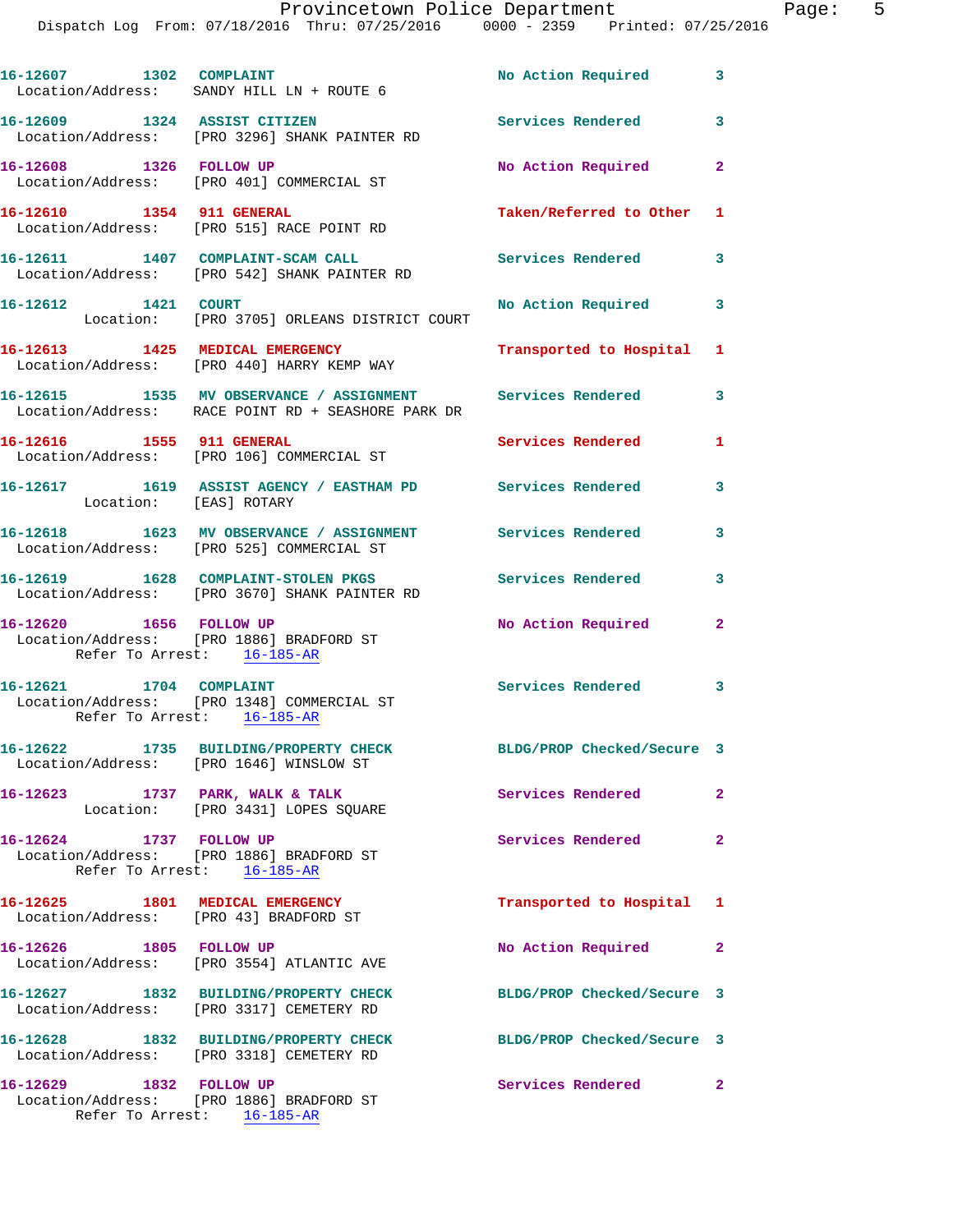|                                                                  | Provincetown Police Department<br>Dispatch Log From: 07/18/2016 Thru: 07/25/2016 0000 - 2359 Printed: 07/25/2016   |                            |                         |
|------------------------------------------------------------------|--------------------------------------------------------------------------------------------------------------------|----------------------------|-------------------------|
|                                                                  |                                                                                                                    |                            |                         |
|                                                                  | 16-12631 1910 ASSIST CITIZEN<br>Location/Address: [PRO 2144] CONWELL ST                                            | Services Rendered          | 3                       |
|                                                                  | 16-12632 1913 COMPLAINT-EMAIL SCAM SPOKEN TO<br>Location/Address: [PRO 542] SHANK PAINTER RD                       |                            | 3                       |
| Refer To Arrest: 16-185-AR                                       | 16-12633 1913 ASSIST CITIZEN<br>Location/Address: [PRO 542] SHANK PAINTER RD                                       | <b>Services Rendered</b>   | 3                       |
|                                                                  | 16-12634   1946   BUILDING/PROPERTY CHECK   BLDG/PROP Checked/Secure   3<br>Location/Address: [PRO 3287] ROUTE   6 |                            |                         |
|                                                                  | 16-12635 1949 BUILDING/PROPERTY CHECK<br>Location/Address: [PRO 3259] MACMILLAN WHARF                              | BLDG/PROP Checked/Secure 3 |                         |
|                                                                  | 16-12636 2016 SERVE RESTRAINING ORDER Could Not Locate<br>Location/Address: [PRO 1408] OLD COLONY WAY              |                            | $\overline{\mathbf{2}}$ |
|                                                                  | 16-12637 2019 COMPLAINT<br>Location/Address: [PRO 2977] COMMERCIAL ST                                              | Extinguished               | 3                       |
|                                                                  | 16-12638 2024 BUILDING/PROPERTY CHECK BLDG/PROP Checked/Secure 3<br>Location/Address: [PRO 2898] JEROME SMITH RD   |                            |                         |
| 16-12639 2025 COMPLAINT<br>Location/Address: BRADFORD ST         |                                                                                                                    | Services Rendered          | 3                       |
|                                                                  | 16-12640 2049 COMPLAINT - STREET PERFORMERS Services Rendered<br>Location/Address: [PRO 3237] COMMERCIAL ST        |                            | 3                       |
|                                                                  | 16-12641 2050 COMPLAINT - STREET PERFORMERS SPOKEN TO<br>Location/Address: [PRO 3432] COMMERCIAL ST                |                            | 3                       |
|                                                                  | 16-12642 2055 PARK, WALK & TALK<br>Location/Address: [PRO 2543] MACMILLAN WHARF                                    | No Action Required         | 2                       |
| 16-12643 2100 BIKE VS M/V                                        | Location/Address: CARVER ST + COMMERCIAL ST                                                                        | Services Rendered          | 2                       |
|                                                                  | 16-12644 2112 COMPLAINT - STREET PERFORMERS SPOKEN TO<br>Location/Address: JOHNSON ST + COMMERCIAL ST              |                            | 3                       |
|                                                                  | 16-12646 2202 LOST SUNGLASSES<br>Location/Address: [PRO 2266] COMMERCIAL ST                                        | <b>Services Rendered</b>   | 3                       |
| Location/Address: [PRO 16] BRADFORD ST                           | 16-12647 2213 BUILDING/PROPERTY CHECK BLDG/PROP Checked/Secure 3                                                   |                            |                         |
| 16-12648 2218 COMPLAINT                                          | Location/Address: [PRO 3314] COMMERCIAL ST                                                                         | SPOKEN TO                  | 3                       |
|                                                                  | 16-12649 2224 BUILDING/PROPERTY CHECK<br>Location/Address: [PRO 2206] COMMERCIAL ST                                | BLDG/PROP Checked/Secure 3 |                         |
| 16-12651 2304 NOISE COMPLAINT<br>Location/Address: COMMERCIAL ST |                                                                                                                    | SPOKEN TO                  | 3                       |
| 16-12652 2327 HAZARDS<br>Location/Address: RYDER ST              |                                                                                                                    | Services Rendered          | $\mathbf{2}$            |
|                                                                  | 16-12653 2352 BUILDING/PROPERTY CHECK Services Rendered<br>Location/Address: [PRO 3259] MACMILLAN WHARF            |                            | 3                       |
| For Date: 07/20/2016 - Wednesday                                 |                                                                                                                    |                            |                         |
| 16-12654                                                         | 0013 BUILDING/PROPERTY CHECK<br>Location/Address: [PRO 2490] PROVINCELANDS RD                                      | Services Rendered 3        |                         |

**16-12655 0014 BUILDING/PROPERTY CHECK BLDG/PROP Checked/Secure 3** 

Page: 6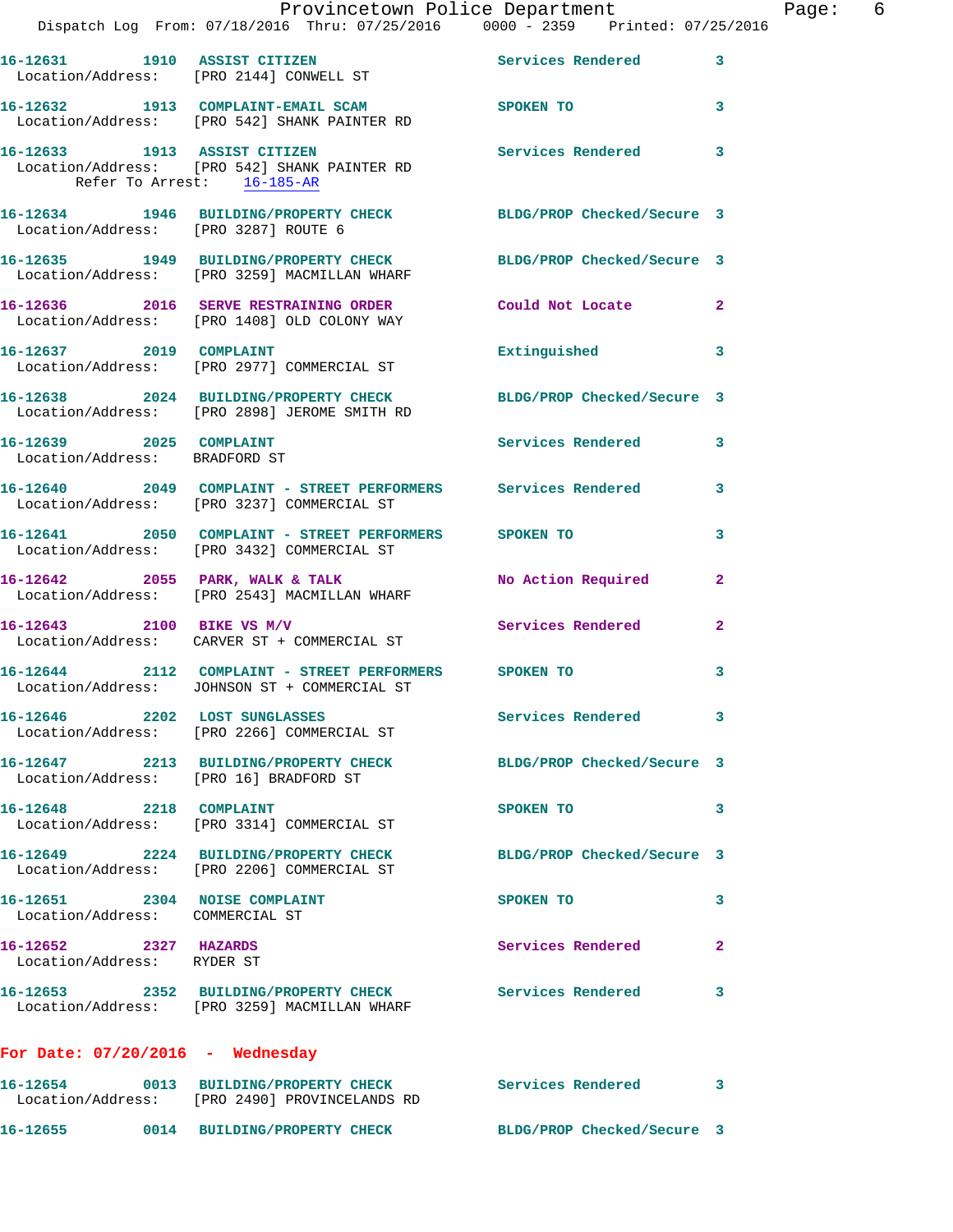|                                                               | Dispatch Log From: 07/18/2016 Thru: 07/25/2016 0000 - 2359 Printed: 07/25/2016                                    | Provincetown Police Department |                | Page: | 7 |
|---------------------------------------------------------------|-------------------------------------------------------------------------------------------------------------------|--------------------------------|----------------|-------|---|
|                                                               | Location/Address: [PRO 1638] COMMERCIAL ST                                                                        |                                |                |       |   |
|                                                               | 16-12657 0018 MV OBSERVANCE / ASSIGNMENT No Action Required 3<br>Location/Address: BRADFORD ST + RYDER ST         |                                |                |       |   |
|                                                               | 16-12656 0026 BUILDING/PROPERTY CHECK BLDG/PROP Checked/Secure 3<br>Location/Address: [PRO 516] RACE POINT RD     |                                |                |       |   |
| 16-12658 0034 COMPLAINT<br>Location/Address: RYDER ST         |                                                                                                                   | No Action Required 3           |                |       |   |
|                                                               | 16-12659 0038 LOBBY TRAFFIC<br>Location/Address: [PRO 542] SHANK PAINTER RD                                       | Services Rendered 2            |                | 21    |   |
|                                                               | 16-12661 0040 SERVE PAPERWORK<br>Location/Address: [PRO 433] RYDER ST EXT                                         | SPOKEN TO THE STRIKE SPOKEN TO | 3              |       |   |
|                                                               | 16-12660 0041 BUILDING/PROPERTY CHECK Services Rendered<br>Location/Address: [PRO 2540] RACE POINT RD             |                                | 3              |       |   |
|                                                               | 16-12662 0057 MV OBSERVANCE / ASSIGNMENT<br>Location/Address: BRADFORD ST + RYDER ST                              | No Action Required             | $\mathbf{3}$   |       |   |
| 16-12663 0108 MV STOP                                         | Location/Address: RYDER ST + COMMERCIAL ST                                                                        | <b>VERBAL WARNING</b>          | $\mathbf{3}$   |       |   |
|                                                               | 16-12665 0110 PARK, WALK & TALK<br>Location: [PRO 3431] LOPES SQUARE                                              | Services Rendered              | $\overline{2}$ |       |   |
| 16-12666 0132 MV STOP                                         | Location/Address: BRADFORD ST + CONWELL ST                                                                        | VERBAL WARNING 3               |                |       |   |
|                                                               | 16-12668 0208 BUILDING/PROPERTY CHECK<br>Location/Address: [PRO 2543] MACMILLAN WHARF                             | BLDG/PROP Checked/Secure 3     |                |       |   |
|                                                               | 16-12667 0210 BUILDING/PROPERTY CHECK BLDG/PROP Checked/Secure 3<br>Location/Address: [PRO 433] RYDER ST EXT      |                                |                |       |   |
|                                                               | 16-12669 0253 BUILDING/PROPERTY CHECK BLDG/PROP Checked/Secure 3<br>Location/Address: [PRO 1778] SHANK PAINTER RD |                                |                |       |   |
|                                                               | 16-12670 0511 BUILDING/PROPERTY CHECK<br>Location/Address: [PRO 530] SHANK PAINTER RD                             | BLDG/PROP Checked/Secure 3     |                |       |   |
|                                                               | 16-12671 0516 MV OBSERVANCE / ASSIGNMENT Services Rendered 3<br>Location/Address: [PRO 2519] ROUTE 6              |                                |                |       |   |
|                                                               | 16-12672 0520 BUILDING/PROPERTY CHECK BLDG/PROP Checked/Secure 3<br>Location/Address: [PRO 1780] JOHNSON ST       |                                |                |       |   |
|                                                               | 16-12673 0535 ASSIST CITIZEN<br>Location/Address: [PRO 3296] SHANK PAINTER RD                                     | Taken/Referred to Other 3      |                |       |   |
| 16-12674 0550 COMPLAINT                                       | Location/Address: [PRO 2479] ROUTE 6                                                                              | Could Not Locate 3             |                |       |   |
|                                                               | 16-12676 0800 VERBAL/BY-LAW VIOLATION VERBAL WARNING<br>Location/Address: [PRO 1989] COMMERCIAL ST                |                                | $\mathbf{2}$   |       |   |
|                                                               | 16-12677 0811 BY-LAW VIOLATION/CAMP<br>Location/Address: SANDY HILL LN + ROUTE 6                                  | <b>VERBAL WARNING</b>          | $\mathbf{2}$   |       |   |
|                                                               | 16-12678 0820 COURT RUN<br>Location/Address: [PRO 542] SHANK PAINTER RD                                           | Services Rendered              | $\mathbf{3}$   |       |   |
| Location/Address: ROUTE 6                                     | 16-12679 0841 MV OBSERVANCE / ASSIGNMENT Services Rendered 3                                                      |                                |                |       |   |
| 16-12680 0856 MV STOP<br>Location/Address: [PRO 2479] ROUTE 6 |                                                                                                                   | <b>VERBAL WARNING</b>          | 3              |       |   |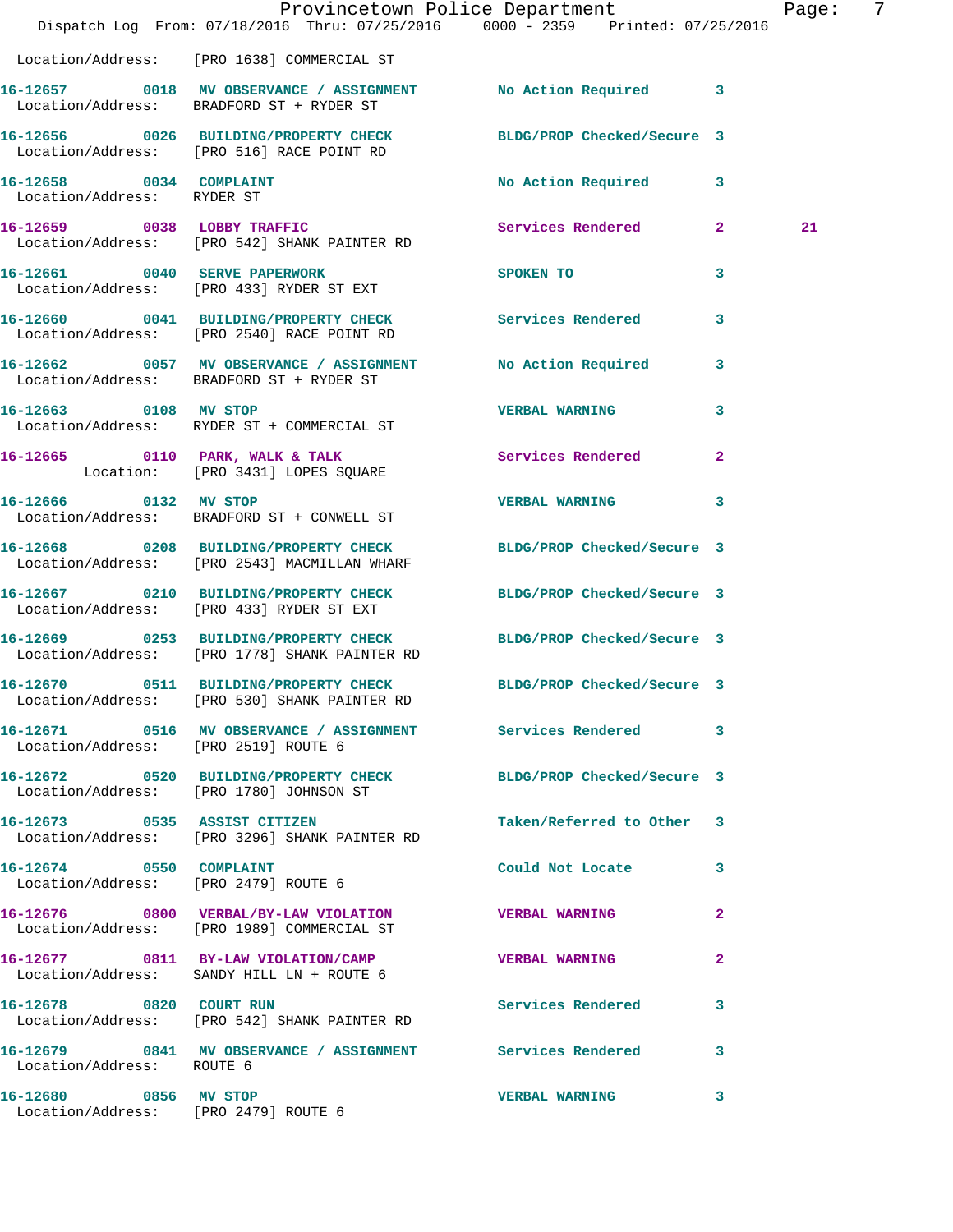|                                                                   | Provincetown Police Department<br>Dispatch Log From: 07/18/2016 Thru: 07/25/2016 0000 - 2359 Printed: 07/25/2016 |                            |                |
|-------------------------------------------------------------------|------------------------------------------------------------------------------------------------------------------|----------------------------|----------------|
|                                                                   | 16-12681 0912 BUILDING/PROPERTY CHECK BLDG/PROP Checked/Secure 3<br>Location/Address: [PRO 447] JEROME SMITH RD  |                            |                |
| Location/Address: [PRO 3287] ROUTE 6                              | 16-12682 0927 BUILDING/PROPERTY CHECK                                                                            | BLDG/PROP Checked/Secure 3 |                |
| 16-12683 0958 RENTAL SCAM<br>Location/Address: [PRO 3662] COOK ST |                                                                                                                  | Services Rendered          | $\mathbf{2}$   |
| 16-12684 0958 PET PANTRY                                          | Location/Address: [PRO 537] SHANK PAINTER RD                                                                     | Services Rendered          | 3              |
| Location/Address: [PRO 571] ALDEN ST                              | 16-12686 1048 BUILDING/PROPERTY CHECK                                                                            | BLDG/PROP Checked/Secure 3 |                |
|                                                                   | 16-12687 1049 PARK, WALK & TALK<br>Location/Address: [PRO 2581] COMMERCIAL ST                                    | Services Rendered          | $\overline{a}$ |
| 16-12688 1133 FALL/RESCUE<br>Location/Address: [PRO 506] PEARL ST |                                                                                                                  | <b>PATIENT REFUSAL</b>     | 1              |
|                                                                   | 16-12689 1232 ABANDONED BATTERY<br>Location/Address: [PRO 106] COMMERCIAL ST                                     | Taken/Referred to Other    | 3              |
|                                                                   | 16-12690 1326 MV OBSERVANCE / ASSIGNMENT Services Rendered<br>Location/Address: BRADFORD ST + STANDISH ST        |                            | 3              |
|                                                                   | 16-12691 1348 PARK, WALK & TALK<br>Location/Address: [PRO 105] COMMERCIAL ST                                     | Services Rendered          | 2              |
|                                                                   | 16-12692 1349 SERVICE CALL<br>Location/Address: [PRO 175] COMMERCIAL ST                                          | <b>Services Rendered</b>   | 3              |
|                                                                   | 16-12693 1403 BY-LAW VIOLATION/STREET PERF VERBAL WARNING<br>Location/Address: [PRO 105] COMMERCIAL ST           |                            | 2              |
| 16-12694 1408 LOST KEY                                            | Location/Address: [PRO 105] COMMERCIAL ST                                                                        | Services Rendered          | 3              |
|                                                                   | 16-12697 1507 ASSIST CITIZEN<br>Location/Address: [PRO 2598] BRADFORD ST EXT                                     | <b>Services Rendered</b>   | 3              |
| 16-12698 1508 ANIMAL CALL                                         | Location/Address: [PRO 344] COMMERCIAL ST                                                                        | Services Rendered          | $\mathbf{2}$   |
| 16-12699 1508 FOUND WALLET                                        | Location/Address: [PRO 542] SHANK PAINTER RD                                                                     | Services Rendered          | 3              |
| Location/Address: RYDER ST                                        | 16-12696 1515 PARKING COMPLAINT / GENERAL GONE ON ARRIVAL                                                        |                            | 3              |
|                                                                   | 16-12700 1532 PARK, WALK & TALK<br>Location/Address: [PRO 132] COMMERCIAL ST                                     | Services Rendered          | $\mathbf{2}$   |
| 16-12701 1608 FOUND BAG                                           | Location/Address: [PRO 105] COMMERCIAL ST                                                                        | <b>Services Rendered</b>   | 3              |
| Location/Address: ROUTE 6 + HOWLAND ST                            | 16-12702 1612 MV OBSERVANCE / ASSIGNMENT No Action Required                                                      |                            | 3              |
|                                                                   | 16-12703 1619 FLIGHT COVERAGE<br>Location/Address: [PRO 516] RACE POINT RD                                       | Services Rendered          | 2              |
| 16-12705 1635 SHOPLIFTING                                         | Location/Address: [PRO 230] COMMERCIAL ST                                                                        | SPOKEN TO                  | 3              |
| 16-12706 1723 LOST WALLET                                         | Location/Address: [PRO 542] SHANK PAINTER RD                                                                     | <b>Services Rendered</b>   | 3              |
|                                                                   | 16-12707 1801 ASSIST AGENCY / SEWER DEPT                                                                         | Taken/Referred to Other 3  |                |

Location/Address: [PRO 308] COMMERCIAL ST

Page: 8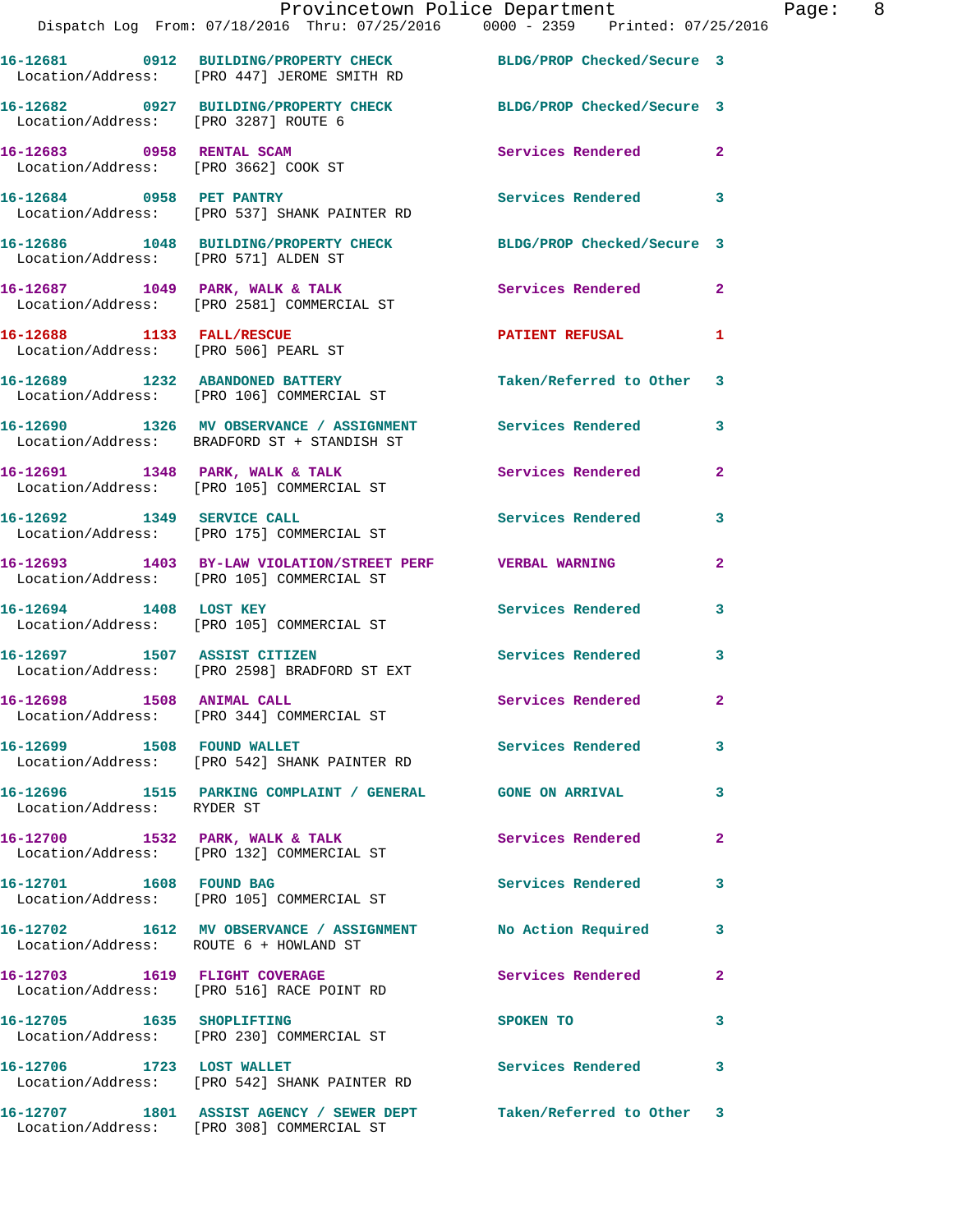$Page: 9$ <br>2016

|                                   | Provincetown Police Department                                                                                                                                     |                       |                         | Page |
|-----------------------------------|--------------------------------------------------------------------------------------------------------------------------------------------------------------------|-----------------------|-------------------------|------|
|                                   | Dispatch Log From: 07/18/2016 Thru: 07/25/2016 0000 - 2359 Printed: 07/25/2016                                                                                     |                       |                         |      |
|                                   | 16-12708 1819 ANIMAL CALL<br>Location/Address: COMMERCIAL ST                                                                                                       | Services Rendered 2   |                         |      |
|                                   | 16-12709 1834 ASSIST CITIZEN<br>Location/Address: [PRO 542] SHANK PAINTER RD                                                                                       | Services Rendered 3   |                         |      |
| Refer To Arrest: 16-185-AR        | 16-12710 1902 ASSIST CITIZEN<br>Location/Address: [PRO 1348] COMMERCIAL ST                                                                                         | Services Rendered     | 3                       |      |
|                                   | 16-12711 2013 PARK, WALK & TALK<br>Location/Address: [PRO 105] COMMERCIAL ST                                                                                       | Services Rendered 2   |                         |      |
|                                   | 16-12712 2019 MEDICAL EMERGENCY PATIENT REFUSAL<br>Location/Address: [PRO 269] COMMERCIAL ST                                                                       |                       | $\mathbf{1}$            |      |
|                                   | 16-12713 2040 PARK, WALK & TALK NO Action Required 2<br>Location/Address: [PRO 105] COMMERCIAL ST                                                                  |                       |                         |      |
|                                   | 16-12716 2137 ALARM - GENERAL<br>Location/Address: [PRO 1226] HOWLAND ST                                                                                           | Services Rendered 1   |                         |      |
|                                   | 16-12717 2153 MEDICAL EMERGENCY<br>Location/Address: [PRO 191] COMMERCIAL ST                                                                                       | PATIENT REFUSAL       | $\mathbf{1}$            |      |
|                                   | 16-12722 2330 MV OBSERVANCE / ASSIGNMENT<br>16-12722 2330 MV OBSERVANCE / ASSIGNMENT SETVICES Rendered<br>Location/Address: SHANK PAINTER RD + CAPTAIN BERTIES WAY |                       |                         |      |
|                                   | 16-12720 2339 PARK, WALK & TALK Services Rendered<br>Location/Address: [PRO 105] COMMERCIAL ST                                                                     |                       | $\overline{2}$          |      |
|                                   | 16-12721 2341 MV OBSERVANCE / ASSIGNMENT Services Rendered<br>Location/Address: [PRO 3440] ROUTE 6                                                                 |                       | 3                       |      |
| 16-12723 2348 COMPLAINT           | Location/Address: [PRO 208] COMMERCIAL ST                                                                                                                          | Services Rendered     | 3                       |      |
|                                   | 16-12724 2359 MV STOP<br>Location/Address: [PRO 2521] ROUTE 6                                                                                                      | <b>VERBAL WARNING</b> | $\overline{\mathbf{3}}$ |      |
| For Date: $07/21/2016$ - Thursday |                                                                                                                                                                    |                       |                         |      |
|                                   | 16-12719 0000 LOBBY TRAFFIC<br>Location/Address: [PRO 542] SHANK PAINTER RD                                                                                        | Services Rendered 2   |                         | 35   |
| 16-12725 0001 MV STOP             | UUUL MV STOP<br>Location/Address: [PRO 2479] ROUTE 6                                                                                                               | <b>VERBAL WARNING</b> | 3                       |      |

**16-12726 0018 ASSIST CITIZEN/REASSURANCE CHE Services Rendered 3**  Location/Address: [PRO 2698] COMMERCIAL ST **16-12727 0040 BUILDING/PROPERTY CHECK Services Rendered 3**  Location/Address: [PRO 75] CAPTAIN BERTIES WAY **16-12728 0046 THREATS Could Not Locate 2**  Location/Address: [PRO 3973] BRADFORD ST **16-12729 0104 SUSPICIOUS ACTIVITY Services Rendered 2**  Location/Address: COMMERCIAL ST **16-12730 0114 SUSPICIOUS ACTIVITY Taken/Referred to Other 2**  Location/Address: [PRO 106] COMMERCIAL ST **16-12731 0116 MEDICAL EMERGENCY Transported to Hospital 1**  Location/Address: [PRO 106] COMMERCIAL ST **16-12732 0144 MV STOP VERBAL WARNING 3**  Location/Address: KENDALL LN + BRADFORD ST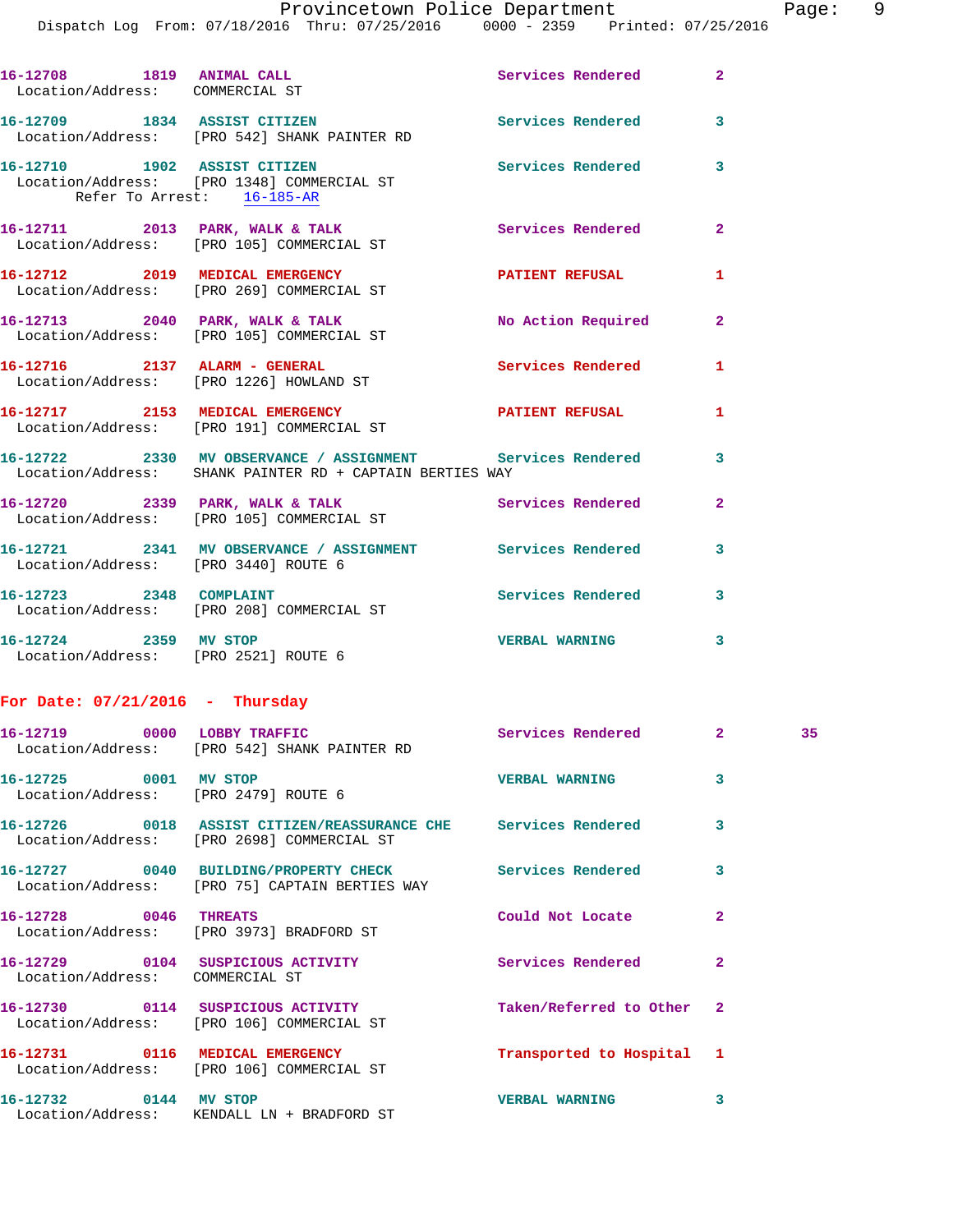|                                      | Dispatch Log From: 07/18/2016 Thru: 07/25/2016 0000 - 2359 Printed: 07/25/2016                                     | Provincetown Police Department Page: 10 |   |  |
|--------------------------------------|--------------------------------------------------------------------------------------------------------------------|-----------------------------------------|---|--|
|                                      |                                                                                                                    |                                         |   |  |
| Location/Address: ROUTE 6 + SNAIL RD | 16-12733 0152 MV OBSERVANCE / ASSIGNMENT Services Rendered 3                                                       |                                         |   |  |
|                                      | 16-12734 0157 MV OBSERVANCE / ASSIGNMENT Services Rendered 3<br>Location/Address: BRADFORD ST + HOWLAND ST         |                                         |   |  |
|                                      | 16-12735 0211 BUILDING/PROPERTY CHECK BLDG/PROP Checked/Secure 3<br>Location/Address: [PRO 1638] COMMERCIAL ST     |                                         |   |  |
|                                      | 16-12736 0234 SUSPICIOUS ACTIVITY BY LAW VIOLATION 2<br>Location/Address: [PRO 3296] SHANK PAINTER RD              |                                         |   |  |
|                                      | 16-12737 0300 BUILDING/PROPERTY CHECK Services Rendered 3<br>Location/Address: [PRO 2898] JEROME SMITH RD          |                                         |   |  |
|                                      | 16-12738 0307 BUILDING/PROPERTY CHECK BLDG/PROP Checked/Secure 3<br>Location/Address: [PRO 1638] COMMERCIAL ST     |                                         |   |  |
|                                      | 16-12739 0337 BUILDING/PROPERTY CHECK BLDG/PROP Checked/Secure 3<br>Location/Address: [PRO 105] COMMERCIAL ST      |                                         |   |  |
|                                      | 16-12740 0404 BUILDING/PROPERTY CHECK BLDG/PROP Checked/Secure 3<br>Location/Address: [PRO 530] SHANK PAINTER RD   |                                         |   |  |
|                                      | 16-12741 0513 BUILDING/PROPERTY CHECK BLDG/PROP Checked/Secure 3<br>Location/Address: [PRO 2898] JEROME SMITH RD   |                                         |   |  |
|                                      | 16-12742 0524 MV OBSERVANCE / ASSIGNMENT Services Rendered 3<br>Location/Address: HIGH POLE HL + BRADFORD ST       |                                         |   |  |
|                                      | 16-12743 0555 MV OBSERVANCE / ASSIGNMENT Services Rendered 3<br>Location/Address: RACE POINT RD + SEASHORE PARK DR |                                         |   |  |
|                                      | 16-12744 0753 BUILDING/PROPERTY CHECK Services Rendered<br>Location/Address: [PRO 2977] COMMERCIAL ST              | 3                                       |   |  |
|                                      | 16-12746 0902 MV COMPLAINT/SPEED Services Rendered 2<br>Location/Address: [PRO 2754] ROUTE 6                       |                                         |   |  |
|                                      | 16-12748 0947 PARK, WALK & TALK Services Rendered<br>Location/Address: [PRO 146] COMMERCIAL ST                     | $\mathbf{2}$                            |   |  |
|                                      | 16-12749 1003 PARKED TRUCK COMPLAINT<br>Location/Address: [PRO 175] COMMERCIAL ST                                  | Services Rendered                       |   |  |
| Location/Address: SNAIL RD           | 16-12750 1014 MV OBSERVANCE / ASSIGNMENT Services Rendered 3                                                       |                                         |   |  |
|                                      | 16-12751 1032 MV COMPLAINT<br>Location/Address: [PRO 2223] BREWSTER ST                                             | Unfounded<br>$\mathbf{2}$               |   |  |
| 16-12752 1101 WIRES DOWN             | Location/Address: [PRO 1822] RACE POINT RD                                                                         | Taken/Referred to Other 2               |   |  |
| Location/Address: SHANK PAINTER RD   | 16-12753 1127 MV OBSERVANCE / ASSIGNMENT Services Rendered                                                         | 3                                       |   |  |
|                                      | 16-12754 1141 VERBAL THREAT<br>Location/Address: [PRO 104] MACMILLAN WHARF                                         | Services Rendered 2                     | 1 |  |
|                                      | 16-12756 1206 BUILDING/PROPERTY CHECK Services Rendered 3<br>Location/Address: [PRO 2898] JEROME SMITH RD          |                                         |   |  |
|                                      | 16-12758 1237 UNCONSCIOUS/TRANSPORT<br>Location/Address: [PRO 3004] BRADFORD ST                                    | Transported to Hospital 1               |   |  |
|                                      | 16-12759 1251 PARK, WALK & TALK<br>Location/Address: [PRO 3442] COMMERCIAL ST                                      | Services Rendered 2                     |   |  |

**16-12761 1308 DOG IN MV Services Rendered 2**  Location/Address: [PRO 526] RYDER ST EXT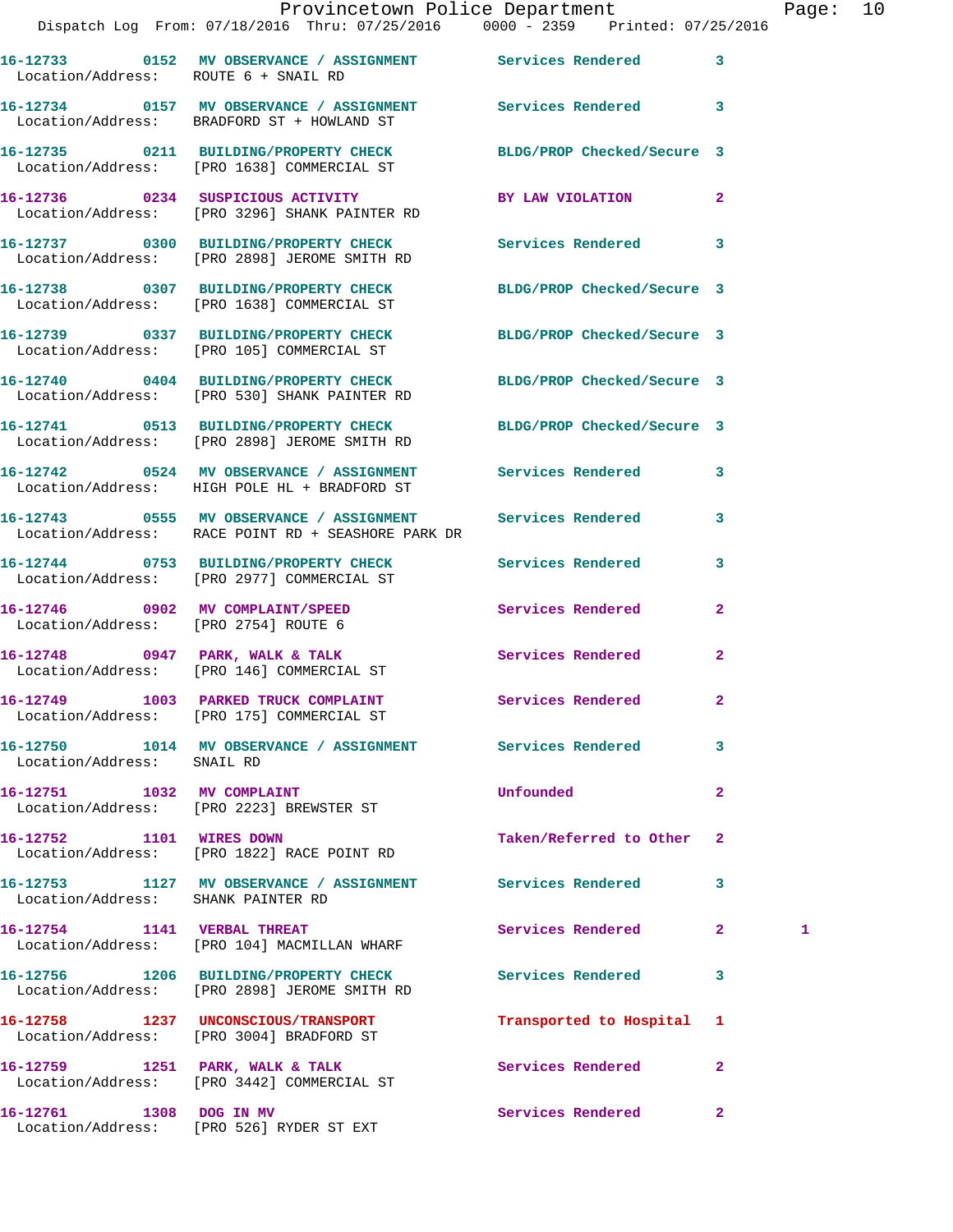|                                                                       | 16-12764 1345 MV OBSERVANCE / ASSIGNMENT Services Rendered<br>Location/Address: [PRO 1892] SHANK PAINTER RD |                            | 3              |
|-----------------------------------------------------------------------|-------------------------------------------------------------------------------------------------------------|----------------------------|----------------|
|                                                                       | 16-12765 1359 WINDOW SHUTTER UNSECURED<br>Location/Address: [PRO 2156] COMMERCIAL ST                        | <b>Services Rendered</b>   | $\mathbf{2}$   |
|                                                                       | 16-12766 1440 DOCTOR-ORDERED TRANSPORT<br>Location/Address: [PRO 440] HARRY KEMP WAY                        | Transported to Hospital    | 1              |
| 16-12767 1442 MV VANDALISM                                            | Location/Address: [PRO 526] RYDER ST EXT                                                                    | Services Rendered          | $\mathbf{2}$   |
|                                                                       | 16-12768 1522 LOST/FOUND PROPERTY<br>Location/Address: [PRO 165] COMMERCIAL ST                              | Services Rendered          | 3              |
| 16-12769 1529 COMPLAINT                                               | Location/Address: [PRO 63] BRADFORD ST EXT                                                                  | Services Rendered          | 3              |
| 16-12773 1545 PARKING GENERAL                                         | Location/Address: [PRO 1892] SHANK PAINTER RD                                                               | Services Rendered          | 3              |
|                                                                       | 16-12770 1553 LOST IPHONE 6+<br>Location/Address: [PRO 2543] MACMILLAN WHARF                                | Services Rendered          | 3              |
|                                                                       | 16-12771 1600 BUILDING/PROPERTY CHECK<br>Location/Address: [PRO 2206] COMMERCIAL ST                         | BLDG/PROP Checked/Secure 3 |                |
|                                                                       | 16-12772 1600 MV OBSERVANCE / ASSIGNMENT<br>Location/Address: [PRO 3430] COMMERCIAL ST                      | Services Rendered          | 3              |
| 16-12774 1607 LOST 2X RINGS                                           | Location/Address: [PRO 2490] PROVINCELANDS RD                                                               | Services Rendered          | 3              |
|                                                                       | 16-12776 1703 BUILDING/PROPERTY CHECK<br>Location/Address: [PRO 2483] COMMERCIAL ST                         | BLDG/PROP Checked/Secure 3 |                |
| 16-12777 1720 FOUND WALLET                                            | Location/Address: [PRO 2980] COMMERCIAL ST                                                                  | <b>Services Rendered</b>   | 3              |
| 16-12779 1729 LOST WEDDING BAND                                       | Location/Address: [PRO 542] SHANK PAINTER RD                                                                | Services Rendered          | 3              |
|                                                                       | 16-12778 1731 BUILDING/PROPERTY CHECK<br>Location/Address: [PRO 2898] JEROME SMITH RD                       | BLDG/PROP Checked/Secure 3 |                |
| 16-12780 1740 MV COMPLAINT                                            | Location/Address: BRADFORD ST + BREWSTER ST                                                                 | SPOKEN TO                  | $\mathbf{2}$   |
| 16-12782 1801 LANDLORD/TENANT<br>Location/Address: [PRO 504] PEARL ST |                                                                                                             | SPOKEN TO                  | $\overline{a}$ |
|                                                                       | 16-12781 1803 LARCENY / FORGERY / FRAUD<br>Location/Address: [PRO 2806] BRADFORD ST EXT                     | SPOKEN TO                  | $\mathbf{2}$   |
|                                                                       | 16-12783 1823 FOUND BOX OF MEDICATION<br>Location/Address: [PRO 515] RACE POINT RD                          | Services Rendered          | 3              |
| Location/Address: [PRO 16] BRADFORD ST                                | 16-12784 1949 BUILDING/PROPERTY CHECK                                                                       | BLDG/PROP Checked/Secure 3 |                |
|                                                                       | 16-12785 1953 LOST/FOUND PROPERTY<br>Location/Address: [PRO 542] SHANK PAINTER RD                           | <b>Services Rendered</b>   | 3              |
|                                                                       | 16-12786 1955 MEDICAL EMERGENCY<br>Location/Address: [PRO 2512] JEROME SMITH RD                             | Transported to Hospital    | 1              |
|                                                                       | 16-12787 1959 BUILDING/PROPERTY CHECK<br>Location/Address: [PRO 175] COMMERCIAL ST                          | BLDG/PROP Checked/Secure 3 |                |
| 16-12788 2002 BAR CHECK                                               |                                                                                                             | Services Rendered          | $\mathbf{2}$   |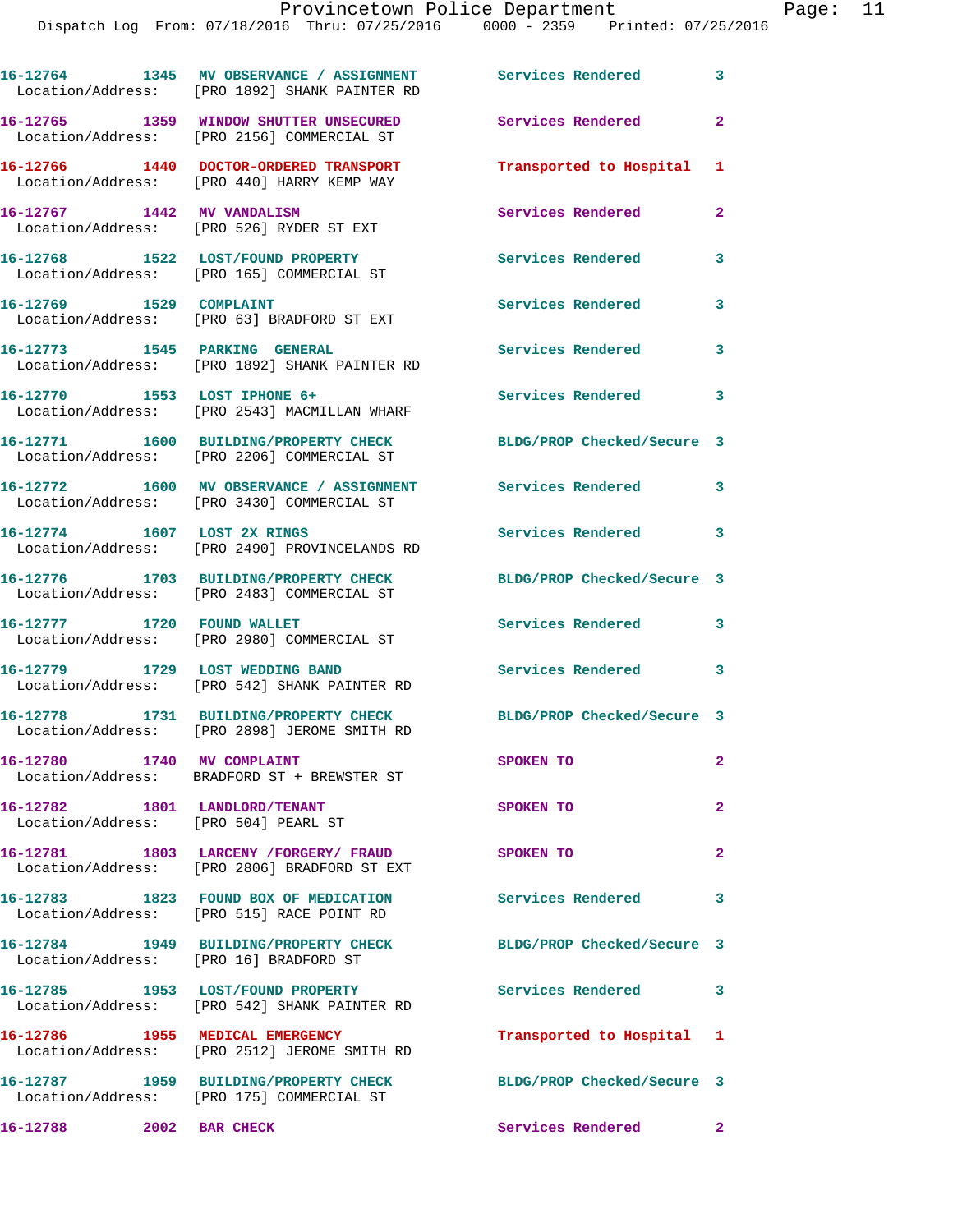|                                                              | Dispatch Log From: 07/18/2016 Thru: 07/25/2016 0000 - 2359 Printed: 07/25/2016                                    | Provincetown Police Department |                | Page: 12 |  |
|--------------------------------------------------------------|-------------------------------------------------------------------------------------------------------------------|--------------------------------|----------------|----------|--|
|                                                              | Location/Address: [PRO 3117] COMMERCIAL ST                                                                        |                                |                |          |  |
| 16-12790 2029 MV STOP                                        | Location/Address: ROUTE 6 + HOWLAND ST                                                                            | <b>VERBAL WARNING 3</b>        |                |          |  |
| 16-12791 2046 ANIMAL CALL<br>Location/Address: COMMERCIAL ST |                                                                                                                   | Services Rendered              | $\overline{2}$ |          |  |
|                                                              | 16-12792 2100 MEDICAL EMERGENCY<br>Location/Address: [PRO 542] SHANK PAINTER RD                                   | Transported to Hospital 1      |                |          |  |
|                                                              | 16-12793 2136 BUILDING/PROPERTY CHECK BLDG/PROP Checked/Secure 3<br>Location/Address: [PRO 2490] PROVINCELANDS RD |                                |                |          |  |
|                                                              | 16-12794 2144 COMPLAINT - STREET PERFORMERS SPOKEN TO<br>Location/Address: [PRO 2660] COMMERCIAL ST               |                                | 3              |          |  |
|                                                              | 16-12796 2206 FIREWORKS<br>Location/Address: [PRO 3121] COMMERCIAL ST                                             | <b>GONE ON ARRIVAL</b>         | $\overline{2}$ |          |  |
|                                                              | 16-12798 2329 MV OBSERVANCE / ASSIGNMENT Services Rendered<br>Location: RT6 OUTBOUND BEFORE SNAIL                 |                                | 3              |          |  |
| 16-12799 2336 MV STOP                                        | Location/Address: [PRO 2521] ROUTE 6                                                                              | <b>VERBAL WARNING</b>          | 3              |          |  |
|                                                              | 16-12800 2347 LOBBY TRAFFIC<br>Location/Address: [PRO 542] SHANK PAINTER RD                                       | Services Rendered 3            |                | 34       |  |
|                                                              | 16-12801 2349 COMPLAINT<br>Location/Address: [PRO 285] COMMERCIAL ST                                              | SPOKEN TO                      | 3              |          |  |
| Location/Address: COMMERCIAL ST                              | 16-12802 2351 PARK, WALK & TALK 3 Services Rendered                                                               |                                | $\overline{2}$ |          |  |
| For Date: $07/22/2016$ - Friday                              |                                                                                                                   |                                |                |          |  |
|                                                              | 16-12803 0001 BUILDING/PROPERTY CHECK BLDG/PROP Checked/Secure 3<br>Location/Address: [PRO 444] HIGH POLE HILL    |                                |                |          |  |
| 16-12804 0019 MV STOP                                        | Location/Address: [PRO 3430] COMMERCIAL ST                                                                        | <b>VERBAL WARNING</b> 3        |                |          |  |
|                                                              | 16-12805 0020 FOUND PURSE 2000 Services Rendered 3<br>Location/Address: [PRO 542] SHANK PAINTER RD                |                                |                |          |  |
|                                                              | 16-12806 0036 ASSIST AGENCY /NPS Services Rendered 3<br>Location/Address: [PRO 2490] PROVINCELANDS RD             |                                |                |          |  |
| Location/Address: [PRO 58] BRADFORD ST                       | 16-12807 0044 MV OBSERVANCE / ASSIGNMENT Services Rendered 3                                                      |                                |                |          |  |
| Location/Address: [PRO 3440] ROUTE 6                         | 16-12808 0048 MV OBSERVANCE / ASSIGNMENT Services Rendered 3                                                      |                                |                |          |  |
|                                                              | 16-12809 0055 MV OBSERVANCE / ASSIGNMENT Services Rendered 3<br>Location/Address: BRADFORD ST + RYDER ST          |                                |                |          |  |
|                                                              | 16-12817 0056 BUILDING/PROPERTY CHECK BLDG/PROP Checked/Secure 3<br>Location/Address: [PRO 182] COMMERCIAL ST     |                                |                |          |  |
| Location/Address: [PRO 2521] ROUTE 6                         | 16-12810 0103 MV STOP                                                                                             | VERBAL WARNING 3               |                |          |  |
| 16-12811 0118 MV STOP                                        | Location/Address: [PRO 955] CONWELL ST + BRADFORD ST                                                              | VERBAL WARNING 3               |                |          |  |
|                                                              | 16-12812 0123 MV OBSERVANCE / ASSIGNMENT Services Rendered 3<br>Location/Address: BRADFORD ST + HOWLAND ST        |                                |                |          |  |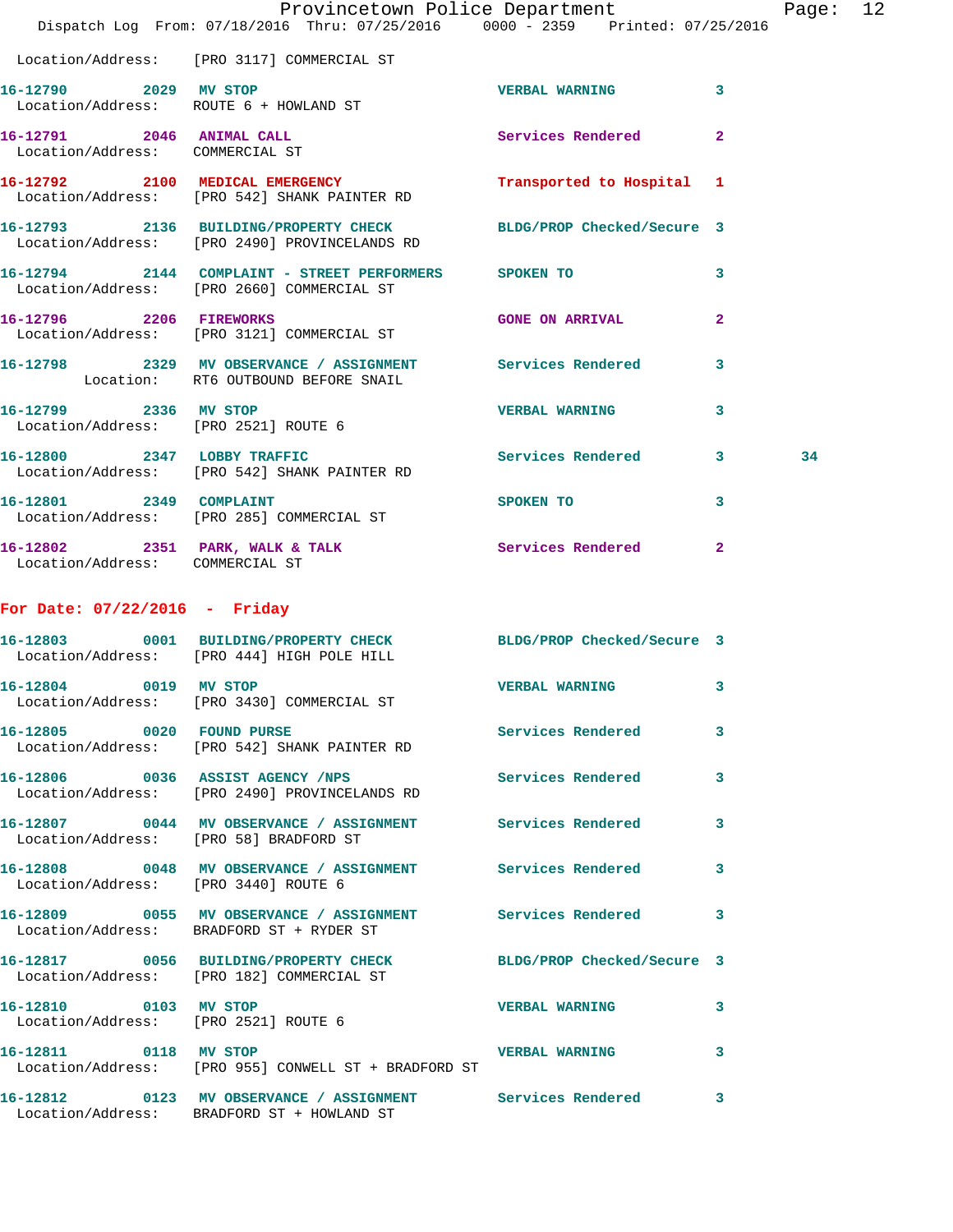|                                                                  | Dispatch Log From: 07/18/2016 Thru: 07/25/2016 0000 - 2359 Printed: 07/25/2016                                      | Provincetown Police Department Page: 13 |              |  |
|------------------------------------------------------------------|---------------------------------------------------------------------------------------------------------------------|-----------------------------------------|--------------|--|
|                                                                  | 16-12813 0128 MV OBSERVANCE / ASSIGNMENT Services Rendered<br>Location/Address: BRADFORD ST + RYDER ST              |                                         | $\mathbf{3}$ |  |
| 16-12814 0138 MV STOP                                            | Location/Address: [PRO 2518] ROUTE 6                                                                                | <b>VERBAL WARNING 3</b>                 |              |  |
|                                                                  | 16-12815   0143   BUILDING/PROPERTY CHECK   BLDG/PROP Checked/Secure 3<br>Location/Address: [PRO 519] RACE POINT RD |                                         |              |  |
|                                                                  | 16-12816 0152 BUILDING/PROPERTY CHECK BLDG/PROP Checked/Secure 3<br>Location/Address: [PRO 2898] JEROME SMITH RD    |                                         |              |  |
|                                                                  | 16-12818 0207 MV OBSERVANCE / ASSIGNMENT Services Rendered 3<br>Location/Address: BRADFORD ST + HOWLAND ST          |                                         |              |  |
|                                                                  | 16-12819 0235 MV STOP<br>Location/Address: [PRO 1516] BRADFORD ST                                                   | <b>VERBAL WARNING</b>                   | 3            |  |
|                                                                  | 16-12820 0304 BUILDING/PROPERTY CHECK Services Rendered<br>Location/Address: [PRO 2483] COMMERCIAL ST               |                                         | 3            |  |
|                                                                  | 16-12821 0326 ASSIST AGENCY /WATER DEPT Taken/Referred to Other 3<br>Location/Address: [PRO 1234] ALDEN ST          |                                         |              |  |
|                                                                  | 16-12822 0515 BUILDING/PROPERTY CHECK BLDG/PROP Checked/Secure 3<br>Location/Address: [PRO 16] BRADFORD ST          |                                         |              |  |
|                                                                  | 16-12823 0526 BUILDING/PROPERTY CHECK BLDG/PROP Checked/Secure 3<br>Location/Address: [PRO 3609] COMMERCIAL ST      |                                         |              |  |
| Location/Address: [PRO 3440] ROUTE 6                             | 16-12824 0537 MV OBSERVANCE / ASSIGNMENT Services Rendered 3                                                        |                                         |              |  |
|                                                                  | 16-12825 0613 BUILDING/PROPERTY CHECK Services Rendered<br>Location/Address: [PRO 447] JEROME SMITH RD              |                                         | 3            |  |
| 16-12826 0618 ABANDONED BIKE                                     | Location/Address: [PRO 542] SHANK PAINTER RD                                                                        | Services Rendered                       | $\mathbf{2}$ |  |
|                                                                  | 16-12828 0724 LOST KEYS<br>Location/Address: [PRO 542] SHANK PAINTER RD                                             | Services Rendered                       | $\mathbf{3}$ |  |
| 16-12829 0742 PET BIN                                            | Location/Address: [PRO 3296] SHANK PAINTER RD                                                                       | Services Rendered                       |              |  |
|                                                                  | 16-12830 0742 BUILDING/PROPERTY CHECK Services Rendered<br>Location/Address: [PRO 3430] COMMERCIAL ST               |                                         | 3            |  |
| Location/Address: JOHNSON ST                                     | 16-12827 0800 PARKING COMPLAINT / GENERAL Services Rendered                                                         |                                         | 3            |  |
|                                                                  | 16-12832 0815 HARASSMENT<br>Location/Address: [PRO 3801] COMMERCIAL ST                                              | Services Rendered                       | $\mathbf{2}$ |  |
| Location/Address: [PRO 571] ALDEN ST                             | 16-12833 0817 BUILDING/PROPERTY CHECK BLDG/PROP Checked/Secure 3                                                    |                                         |              |  |
|                                                                  | 16-12834 0848 PARK, WALK & TALK<br>Location/Address: [PRO 2500] COMMERCIAL ST                                       | Services Rendered                       | $\mathbf{2}$ |  |
|                                                                  | 16-12836 0850 BY-LAW VIOLATION<br>Location/Address: [PRO 105] COMMERCIAL ST                                         | <b>GONE ON ARRIVAL</b>                  | $\mathbf{2}$ |  |
|                                                                  | 16-12837 0906 ALARM - GENERAL<br>Location/Address: [PRO 515] RACE POINT RD                                          | Taken/Referred to Other 1               |              |  |
| 16-12838 0910 MUTUAL AID/MVA<br>Location/Address: [TRU] PAMET RD |                                                                                                                     | Services Rendered                       | $\mathbf{3}$ |  |
|                                                                  | 16-12839 0930 MEDICAL EMERGENCY                                                                                     | Transported to Hospital 1               |              |  |

Location/Address: [PRO 3201] MONTELLO ST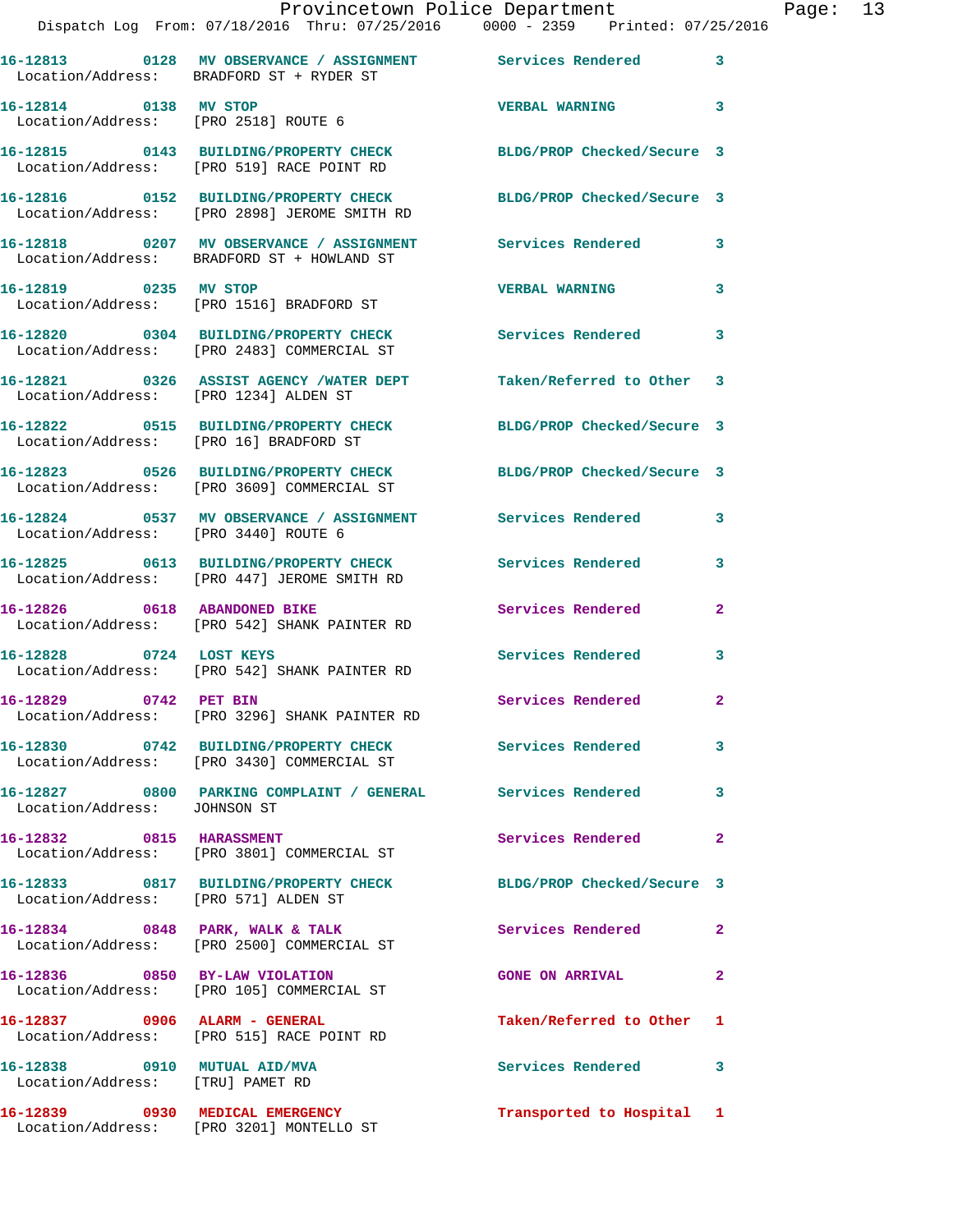| 16-12842 0955 DISTURBANCE                           | Location/Address: [PRO 106] COMMERCIAL ST                                           | <b>GONE ON ARRIVAL</b>        | $\mathbf{1}$               |
|-----------------------------------------------------|-------------------------------------------------------------------------------------|-------------------------------|----------------------------|
|                                                     | 16-12843 1016 MEDICAL EMERGENCY<br>Location/Address: [PRO 121] COMMERCIAL ST        | <b>PATIENT REFUSAL</b>        | 1                          |
| 16-12844 1025 MV DISABLED                           | Location/Address: FREEMAN ST + STANDISH ST                                          | Services Rendered 2           |                            |
|                                                     | 16-12845 1038 MEDICAL EMERGENCY<br>Location/Address: [PRO 440] HARRY KEMP WAY       | Transported to Hospital 1     |                            |
| 16-12848 1045 BIKE SPOKEN TO                        | Location/Address: [PRO 3296] SHANK PAINTER RD                                       | SPOKEN TO                     | $\overline{2}$             |
| 16-12847 1108 ASSIST CITIZEN                        | Location/Address: [PRO 105] COMMERCIAL ST                                           | SPOKEN TO                     | 3                          |
|                                                     | 16-12849 1202 LARCENY / MONIES<br>Location/Address: [PRO 193] COMMERCIAL ST         | Services Rendered<br>$\sim$ 2 |                            |
|                                                     | 16-12850 1249 BUILDING/PROPERTY CHECK<br>Location/Address: [PRO 3317] CEMETERY RD   | BLDG/PROP Checked/Secure 3    |                            |
|                                                     | 16-12851 1250 BUILDING/PROPERTY CHECK<br>Location/Address: [PRO 3318] CEMETERY RD   | BLDG/PROP Checked/Secure 3    |                            |
|                                                     | 16-12859 1300 LOST CELL PHONE/WALLET<br>Location/Address: [PRO 165] COMMERCIAL ST   | Services Rendered             | 3                          |
| 16-12852 1316 COURT                                 | Location: [PRO 3705] ORLEANS DISTRICT COURT                                         | Services Rendered             | 3                          |
| 16-12853 1347 THREATS<br>Refer To Arrest: 16-187-AR | Location/Address: [PRO 530] SHANK PAINTER RD                                        | Arrest(s) Made                | $\mathbf{2}$               |
| 16-12854 1503 NPS/BIKES HELD                        | Location/Address: [PRO 2490] PROVINCELANDS RD                                       | Services Rendered             | $\overline{2}$             |
| 16-12855 1508 MIS AT DPW                            | Location/Address: [PRO 519] RACE POINT RD                                           | <b>Services Rendered</b>      | 3                          |
| 16-12856 1532 MINOR MVA                             | Location/Address: [PRO 175] COMMERCIAL ST                                           | Services Rendered 1           |                            |
| 16-12857 1545 LOST KEYS                             | Location/Address: [PRO 542] SHANK PAINTER RD                                        | Services Rendered             | $\sim$ 3                   |
|                                                     | 16-12858 1545 PARK, WALK & TALK<br>Location/Address: [PRO 105] COMMERCIAL ST        | Services Rendered             | $\mathbf{2}$               |
| 16-12860 1621 MV DISABLED                           | Location/Address: [PRO 3875] COMMERCIAL ST                                          | Services Rendered             | $\mathbf{2}$               |
| 16-12861 1726 HOC TRANSPORT                         | Location/Address: [PRO 542] SHANK PAINTER RD<br>Refer To Arrest: 16-187-AR          | Taken/Referred to Other 3     |                            |
| 16-12862 1827 MISSING DOG                           | Location/Address: [PRO 196] COMMERCIAL ST                                           | Services Rendered             | $\overline{\phantom{0}}$ 2 |
|                                                     | 16-12864 1928 BUILDING/PROPERTY CHECK<br>Location/Address: [PRO 519] RACE POINT RD  | BLDG/PROP Checked/Secure 3    |                            |
|                                                     | 16-12865 1939 BUILDING/PROPERTY CHECK<br>Location/Address: [PRO 3033] COMMERCIAL ST | BLDG/PROP Checked/Secure 3    |                            |
| 16-12866 1949 LOST FLIP PHONE                       | Location/Address: [PRO 542] SHANK PAINTER RD                                        | Services Rendered 3           |                            |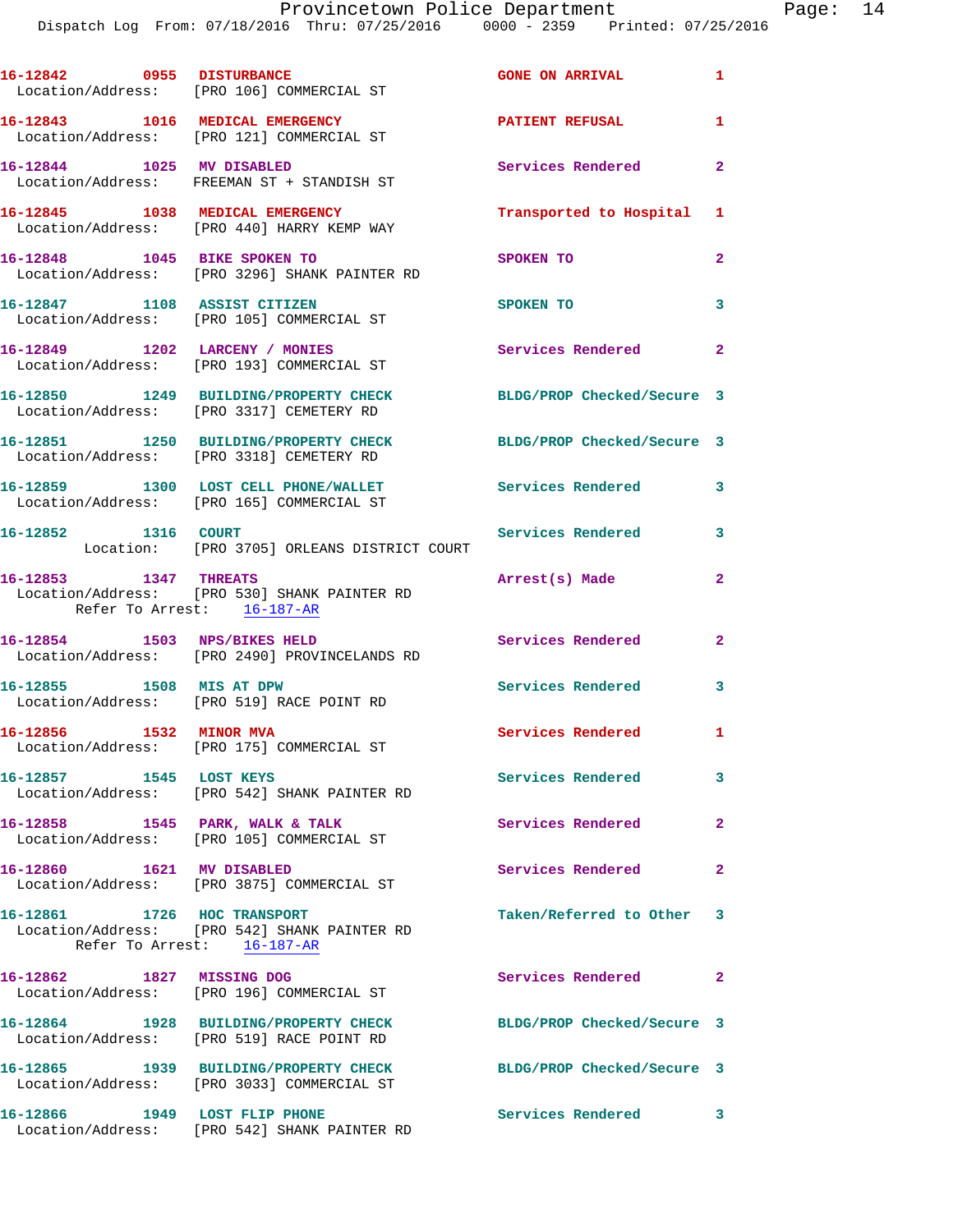16-12867 1953 LOST VISA DEBIT CARD **Services Rendered** 3 1 Location/Address: [PRO 542] SHANK PAINTER RD **16-12868 2022 MV DISABLED/TOW Vehicle Towed 2**  Location/Address: [PRO 1633] COMMERCIAL ST **16-12869 2040 WHEELCHAIR ASSIST Services Rendered 1**  Location/Address: [PRO 2647] SHANK PAINTER RD **16-12870 2105 ROAD RAGE INCIDENT Services Rendered 2**  Location/Address: [PRO 2481] TREMONT ST **16-12871 2115 BARRICADE IN EFFECT Services Rendered 3**  Location/Address: RYDER ST + COMMERCIAL ST 16-12872 2119 FOUND BLUE BACKPACK Services Rendered 3 1 Location: [PRO 3431] LOPES SQUARE **16-12873 2123 COMPLAINT - STREET PERFORMERS Services Rendered 3**  Location/Address: [PRO 1633] COMMERCIAL ST **16-12874 2148 BAR CHECK BLDG/PROP Checked/Secure 2**  Location/Address: [PRO 3443] COMMERCIAL ST **16-12875 2154 BAR CHECK BLDG/PROP Checked/Secure 2**  Location/Address: [PRO 2737] COMMERCIAL ST **16-12876 2208 FOUND MASTERCARD DEBIT CARD Services Rendered 3**  Location: [PRO 3431] LOPES SQUARE **16-12878 2240 DISORDERLY Arrest(s) Made 2**  Location/Address: [PRO 399] COMMERCIAL ST Refer To Arrest: 16-188-AR **16-12879 2303 EVAL/MALE U/A Transported to Hospital 1**  Location/Address: [PRO 542] SHANK PAINTER RD **16-12880** 2308 COMPLAINT SPOKEN TO 3 Location/Address: [PRO 208] COMMERCIAL ST **16-12881 2339 BAR CHECK BLDG/PROP Checked/Secure 2**  Location/Address: [PRO 3236] COMMERCIAL ST **16-12882 2343 BAR CHECK BLDG/PROP Checked/Secure 2**  Location/Address: [PRO 3276] COMMERCIAL ST **16-12883 2346 LOBBY TRAFFIC Services Rendered 3 32**  Location/Address: [PRO 542] SHANK PAINTER RD **16-12884 2353 BAR CHECK BLDG/PROP Checked/Secure 2**  Location/Address: [PRO 484] MASONIC PL **For Date: 07/23/2016 - Saturday 16-12885 0027 BUILDING/PROPERTY CHECK BLDG/PROP Checked/Secure 3**  Location/Address: [PRO 440] HARRY KEMP WAY **16-12886 0050 BUILDING/PROPERTY CHECK BLDG/PROP Checked/Secure 3**  Location/Address: [PRO 3259] MACMILLAN WHARF **16-12887 0051 EVAL/IP FEMALE Transported to Hospital 1**  Location/Address: COMMERCIAL ST + MASONIC PL 16-12888 0102 PARK, WALK & TALK Services Rendered 2 Location/Address: [PRO 105] COMMERCIAL ST **16-12889 0112 PARK, WALK & TALK Services Rendered 2**  Location/Address: [PRO 105] COMMERCIAL ST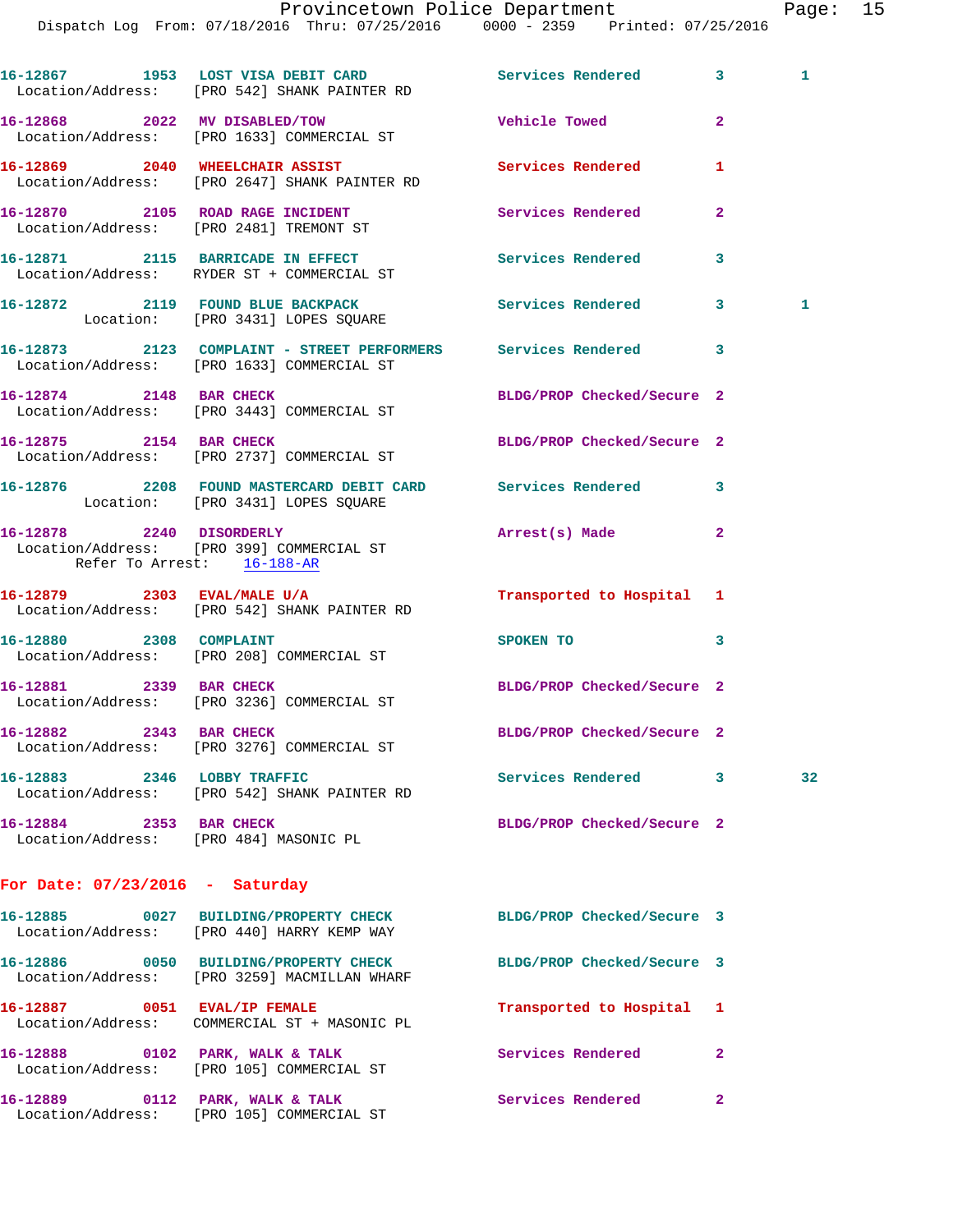|                                                               | Dispatch Log From: 07/18/2016 Thru: 07/25/2016 0000 - 2359 Printed: 07/25/2016                                 | Provincetown Police Department | Page: 16     |
|---------------------------------------------------------------|----------------------------------------------------------------------------------------------------------------|--------------------------------|--------------|
|                                                               | 16-12890 0114 BUILDING/PROPERTY CHECK Services Rendered 3<br>Location/Address: [PRO 2483] COMMERCIAL ST        |                                |              |
|                                                               | 16-12891 0126 BUILDING/PROPERTY CHECK BLDG/PROP Checked/Secure 3<br>Location/Address: [PRO 516] RACE POINT RD  |                                |              |
|                                                               | 16-12892 0144 MV OBSERVANCE / ASSIGNMENT Services Rendered 3<br>Location/Address: [PRO 94] BRADFORD ST         |                                |              |
|                                                               | 16-12895 0222 BUILDING/PROPERTY CHECK BLDG/PROP Checked/Secure 3<br>Location/Address: [PRO 16] BRADFORD ST     |                                |              |
|                                                               | 16-12894 0223 BUILDING/PROPERTY CHECK BLDG/PROP Checked/Secure 3<br>Location/Address: [PRO 2194] COMMERCIAL ST |                                |              |
| 16-12896 0227 MV STOP                                         | Location/Address: [PRO 2704] COMMERCIAL ST                                                                     | <b>VERBAL WARNING</b>          | 3            |
|                                                               | 16-12897 0535 BUILDING/PROPERTY CHECK BLDG/PROP Checked/Secure 3<br>Location/Address: [PRO 1638] COMMERCIAL ST |                                |              |
|                                                               | 16-12898 0555 MV STOP<br>Location/Address: [PRO 94] BRADFORD ST                                                | Citation/Warning Issued 3      |              |
|                                                               | 16-12899 0615 BUILDING/PROPERTY CHECK Services Rendered 3<br>Location/Address: [PRO 2898] JEROME SMITH RD      |                                |              |
|                                                               | 16-12900 0739 PARKING COMPLAINT / GENERAL Services Rendered<br>Location/Address: [PRO 3456] RYDER ST EXT       |                                | 3            |
|                                                               | 16-12901 0747 ANIMAL CALL/PET PANTRY Services Rendered<br>Location/Address: [PRO 3296] SHANK PAINTER RD        |                                | $\mathbf{2}$ |
|                                                               | 16-12902 0823 BUILDING/PROPERTY CHECK Services Rendered<br>Location/Address: [PRO 3430] COMMERCIAL ST          |                                | 3            |
| 16-12903 0843 ANIMAL CALL<br>Location/Address: THISTLEMORE RD |                                                                                                                | Services Rendered              | $\mathbf{2}$ |
|                                                               | 16-12904 0924 BUILDING/PROPERTY CHECK Services Rendered 3<br>Location/Address: [PRO 2977] COMMERCIAL ST        |                                |              |
|                                                               | 16-12905 0937 BUILDING/PROPERTY CHECK<br>Location/Address: [PRO 2483] COMMERCIAL ST                            | <b>Services Rendered</b>       |              |
|                                                               | 16-12906 0951 COMPLAINT - STREET PERFORMERS SPOKEN TO<br>Location/Address: [PRO 105] COMMERCIAL ST             |                                | 3            |
| Location/Address: [PRO 2521] ROUTE 6                          | 16-12908 1040 MV OBSERVANCE / ASSIGNMENT Services Rendered                                                     |                                | 3            |
|                                                               | 16-12909 1104 BUILDING/PROPERTY CHECK BLDG/PROP Checked/Secure 3<br>Location/Address: [PRO 2206] COMMERCIAL ST |                                |              |
| 16-12910 1126 BIKE GENERAL<br>Location/Address: COOK ST       |                                                                                                                | Services Rendered 2            |              |
|                                                               | 16-12911 1145 BUILDING/PROPERTY CHECK<br>Location/Address: [PRO 2500] COMMERCIAL ST                            | BLDG/PROP Checked/Secure 3     |              |
|                                                               | 16-12912 1152 MEDICAL EMERGENCY<br>Location/Address: [PRO 440] HARRY KEMP WAY                                  | Transported to Hospital 1      |              |
|                                                               | 16-12913 1155 ANIMAL CALL/CHECK MPL<br>Location/Address: [PRO 526] RYDER ST EXT                                | Services Rendered              | -2           |
|                                                               | 16-12914 1217 LARCENY /FORGERY / FRAUD<br>Location/Address: [PRO 352] COMMERCIAL ST                            | Investigated                   | $\mathbf{2}$ |
|                                                               | 16-12915 1306 PARK, WALK & TALK<br>Location/Address: [PRO 537] SHANK PAINTER RD                                | Services Rendered              | -2           |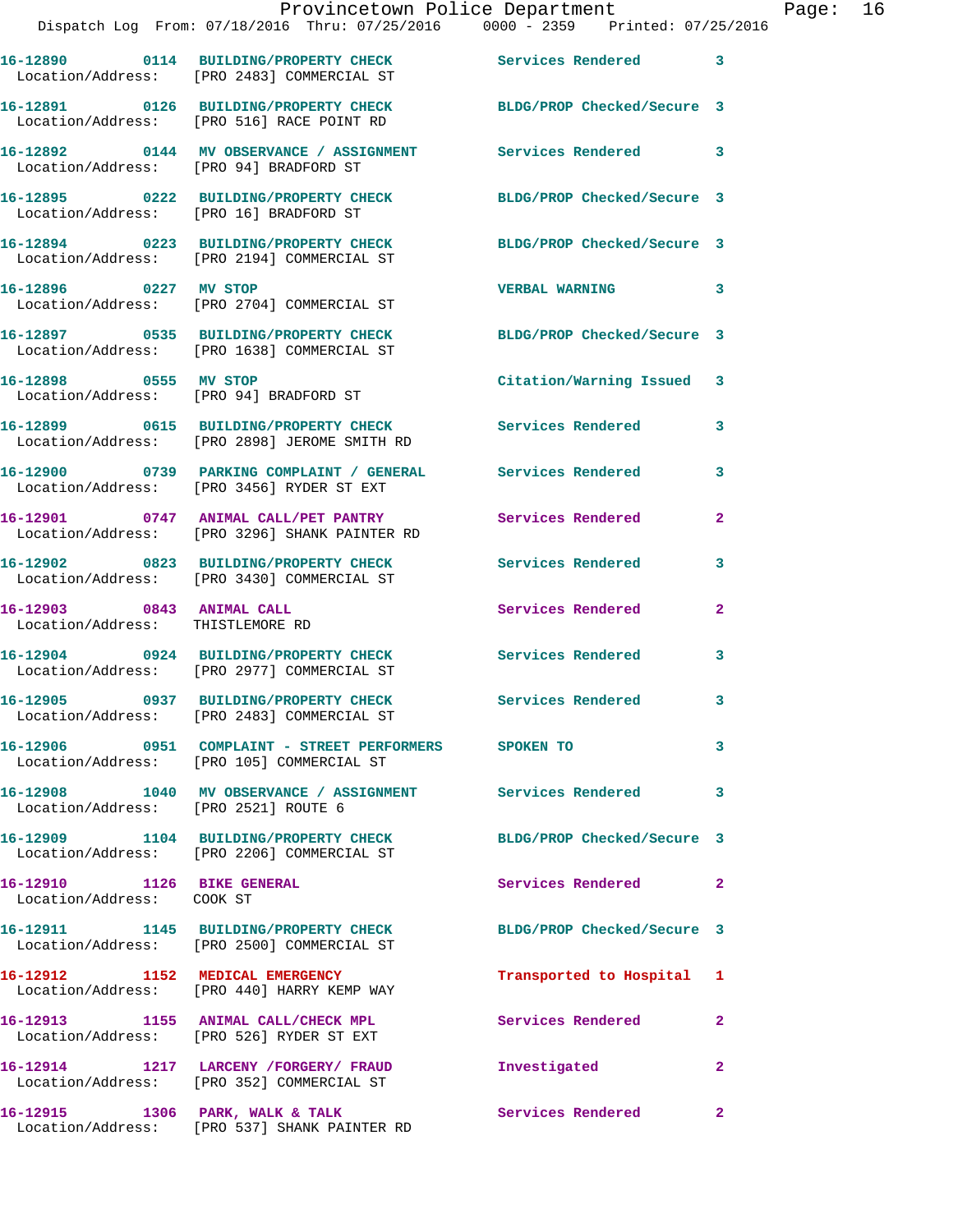|                                                                    | 16-12916 1314 MEDICAL EMERGENCY/HEART ATTACK Transported to Hospital 1<br>Location/Address: [PRO 106] COMMERCIAL ST |                            |                |
|--------------------------------------------------------------------|---------------------------------------------------------------------------------------------------------------------|----------------------------|----------------|
| 16-12917 1318 FOUND WALLET<br>Location/Address: COMMERCIAL ST      |                                                                                                                     | Services Rendered          | 3              |
| 16-12918 1332 FOLLOW UP                                            | Location/Address: [PRO 542] SHANK PAINTER RD                                                                        | Services Rendered          | $\overline{2}$ |
| 16-12920 1356 ALARM - GENERAL                                      | Location/Address: [PRO 2326] TELEGRAPH HILL RD                                                                      | Services Rendered          | $\mathbf{1}$   |
|                                                                    | 16-12921 1401 MEDICAL EMERGENCY/COLLAPSED<br>Location/Address: [PRO 2266] COMMERCIAL ST                             | Transported to Hospital 1  |                |
|                                                                    | 16-12922 1407 MEDICAL EMERGENCY/BLEEDING<br>Location/Address: [PRO 3259] MACMILLAN WHARF                            | <b>PATIENT REFUSAL</b>     | 1              |
|                                                                    | 16-12924 1453 BIKE ACCIDENT/FIRST AID<br>Location/Address: [PRO 1892] SHANK PAINTER RD                              | <b>PATIENT REFUSAL</b>     | $\mathbf{2}$   |
| Location/Address: BRADFORD ST                                      | 16-12925 1456 PARKED TROLLEY COMPLAINT                                                                              | No Action Required         | $\overline{2}$ |
| Location/Address: [PRO 3222] ALDEN ST                              | 16-12926 1505 CHEST PAINS/TRANSPORT                                                                                 | <b>Services Rendered</b>   | 1              |
|                                                                    | 16-12929 1547 MV OBSERVANCE / ASSIGNMENT Services Rendered<br>Location/Address: RACE POINT RD + SEASHORE PARK DR    |                            | 3              |
| Location/Address: [PRO 3440] ROUTE 6                               | 16-12932 1631 MV OBSERVANCE / ASSIGNMENT Services Rendered                                                          |                            | 3              |
|                                                                    | 16-12933 1632 PARK, WALK & TALK<br>Location/Address: [PRO 105] COMMERCIAL ST                                        | Services Rendered          | $\mathbf{2}$   |
| 16-12934 1643 VERBAL SPEED<br>Location/Address: [PRO 2513] ROUTE 6 |                                                                                                                     | <b>VERBAL WARNING</b>      | 3              |
|                                                                    | 16-12935 1649 MV COMPLAINT/UNRESTRAINED<br>Location/Address: [PRO 526] RYDER ST EXT                                 | Could Not Locate           | $\mathbf{2}$   |
|                                                                    | 16-12936 1700 MV OBSERVANCE / ASSIGNMENT<br>Location/Address: [PRO 3430] COMMERCIAL ST                              | Services Rendered          | 3              |
| 16-12937 1706 MV STOP                                              | Location/Address: CONWELL ST + CEMETERY RD                                                                          | <b>VERBAL WARNING</b>      | 3              |
|                                                                    | Location/Address: [PRO 2490] PROVINCELANDS RD                                                                       |                            | 3              |
| 16-12939 1807 SPEAK WITH OFCR                                      | Location/Address: [PRO 542] SHANK PAINTER RD                                                                        | SPOKEN TO                  | 3              |
|                                                                    | 16-12940 1824 BUILDING/PROPERTY CHECK<br>Location/Address: [PRO 1646] WINSLOW ST                                    | BLDG/PROP Checked/Secure 3 |                |
| 16-12941 1825 DOG IN MV                                            | Location/Address: [PRO 526] RYDER ST EXT                                                                            | Unfounded                  | $\mathbf{2}$   |
| 16-12944 1900 FOLLOW UP                                            | Location/Address: [PRO 2265] COMMERCIAL ST                                                                          | FOLLOW UP                  | $\mathbf{2}$   |
| 16-12943 1922 BAR CHECK                                            | Location/Address: [PRO 3837] COMMERCIAL ST                                                                          | Services Rendered          | $\mathbf{2}$   |
| 16-12945 1949 PARKED MVA                                           | Location/Address: [PRO 3296] SHANK PAINTER RD                                                                       | Services Rendered          | 1              |
| 16-12946    1955    VERBAL SPEED                                   |                                                                                                                     | <b>VERBAL WARNING</b>      | 3              |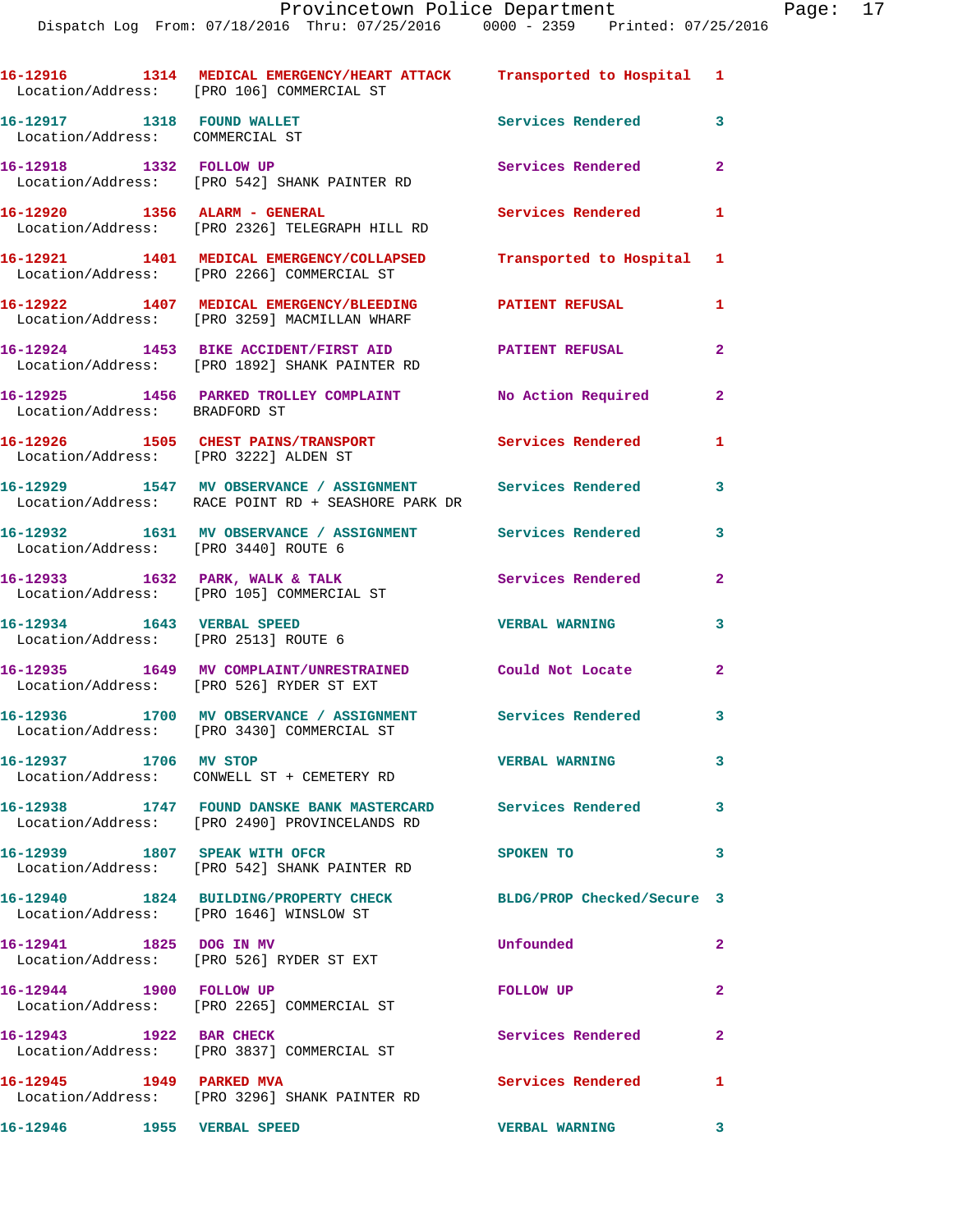|                                                          | Provincetown Police Department<br>Dispatch Log From: 07/18/2016 Thru: 07/25/2016 0000 - 2359 Printed: 07/25/2016 |                            | Page: 18     |
|----------------------------------------------------------|------------------------------------------------------------------------------------------------------------------|----------------------------|--------------|
|                                                          | Location/Address: [PRO 106] COMMERCIAL ST                                                                        |                            |              |
|                                                          | 16-12948 2029 BIKE ACCIDENT/EVALUATION Services Rendered<br>Location/Address: [PRO 1344] COMMERCIAL ST           |                            | $\mathbf{2}$ |
|                                                          | 16-12954 2106 MV DISABLED<br>Location/Address: [PRO 379] COMMERCIAL ST                                           | Services Rendered          | $\mathbf{2}$ |
|                                                          |                                                                                                                  | <b>VERBAL WARNING</b>      | 3            |
|                                                          |                                                                                                                  |                            | 3            |
|                                                          | 16-12952 2127 BAR CHECK<br>Location/Address: [PRO 3432] COMMERCIAL ST                                            | BLDG/PROP Checked/Secure 2 |              |
| Location/Address: [PRO 2521] ROUTE 6                     | 16-12953 2129 VERBAL SPEED                                                                                       | <b>VERBAL WARNING</b>      | 3            |
|                                                          | 16-12955 2134 BAR CHECK<br>Location/Address: [PRO 2675] COMMERCIAL ST                                            | BLDG/PROP Checked/Secure 2 |              |
| Location/Address: BRADFORD ST                            | 16-12956 2145 WRITTEN STOP SIGN/INSPECTION Citation/Warning Issued 3                                             |                            |              |
|                                                          | 16-12957 2146 COMPLAINT - STREET PERFORMERS Services Rendered 3<br>Location/Address: [PRO 2660] COMMERCIAL ST    |                            |              |
|                                                          | 16-12958 2151 BAR CHECK<br>Location/Address: [PRO 3117] COMMERCIAL ST                                            | BLDG/PROP Checked/Secure 2 |              |
|                                                          | 16-12959 2154 BUILDING/PROPERTY CHECK BLDG/PROP Checked/Secure 3<br>Location/Address: [PRO 516] RACE POINT RD    |                            |              |
|                                                          | 16-12960 2154 BAR CHECK<br>Location/Address: [PRO 3633] COMMERCIAL ST                                            | BLDG/PROP Checked/Secure 2 |              |
| 16-12963 2158 HAZARDS<br>Location/Address: RACE POINT RD |                                                                                                                  | Services Rendered 2        |              |
| Location/Address: [PRO 88] CENTRAL ST                    | 16-12961 2200 ALLERGIC REACTION/TRANSPORT Transported to Hospital 1                                              |                            |              |
| 16-12964 2200 BAR CHECK                                  | Location/Address: [PRO 80] CARVER ST                                                                             | BLDG/PROP Checked/Secure 2 |              |
|                                                          | 16-12962 2202 VERBAL HEAD LIGHT<br>Location/Address: [PRO 525] COMMERCIAL ST                                     | <b>VERBAL WARNING</b>      | 3            |
|                                                          | 16-12965 2215 PARKED MV COMPLAINT<br>Location/Address: RYDER ST + COMMERCIAL ST                                  | Unfounded                  | $\mathbf{2}$ |
|                                                          | 16-12967 2219 BURGLAR ALARM<br>Location/Address: [PRO 516] RACE POINT RD                                         | BLDG/PROP Checked/Secure 1 |              |
|                                                          | 16-12968 2232 COMPLAINT - STREET PERFORMERS Services Rendered 3<br>Location/Address: [PRO 1633] COMMERCIAL ST    |                            |              |
|                                                          | 16-12969 2234 COMPLAINT - STREET PERFORMERS Services Rendered<br>Location/Address: [PRO 302] COMMERCIAL ST       |                            | 3            |
|                                                          | 16-12970 2235 COMPLAINT - STREET PERFORMERS Services Rendered 3<br>Location/Address: [PRO 313] COMMERCIAL ST     |                            |              |
|                                                          | 16-12972 2349 SUSPICIOUS ACTIVITY Services Rendered<br>Location/Address: [PRO 105] COMMERCIAL ST                 |                            | 2            |
| 16-12973 2355 SERVICE CALL                               |                                                                                                                  | No Action Required 3       |              |

Location/Address: WINTHROP ST + BRADFORD ST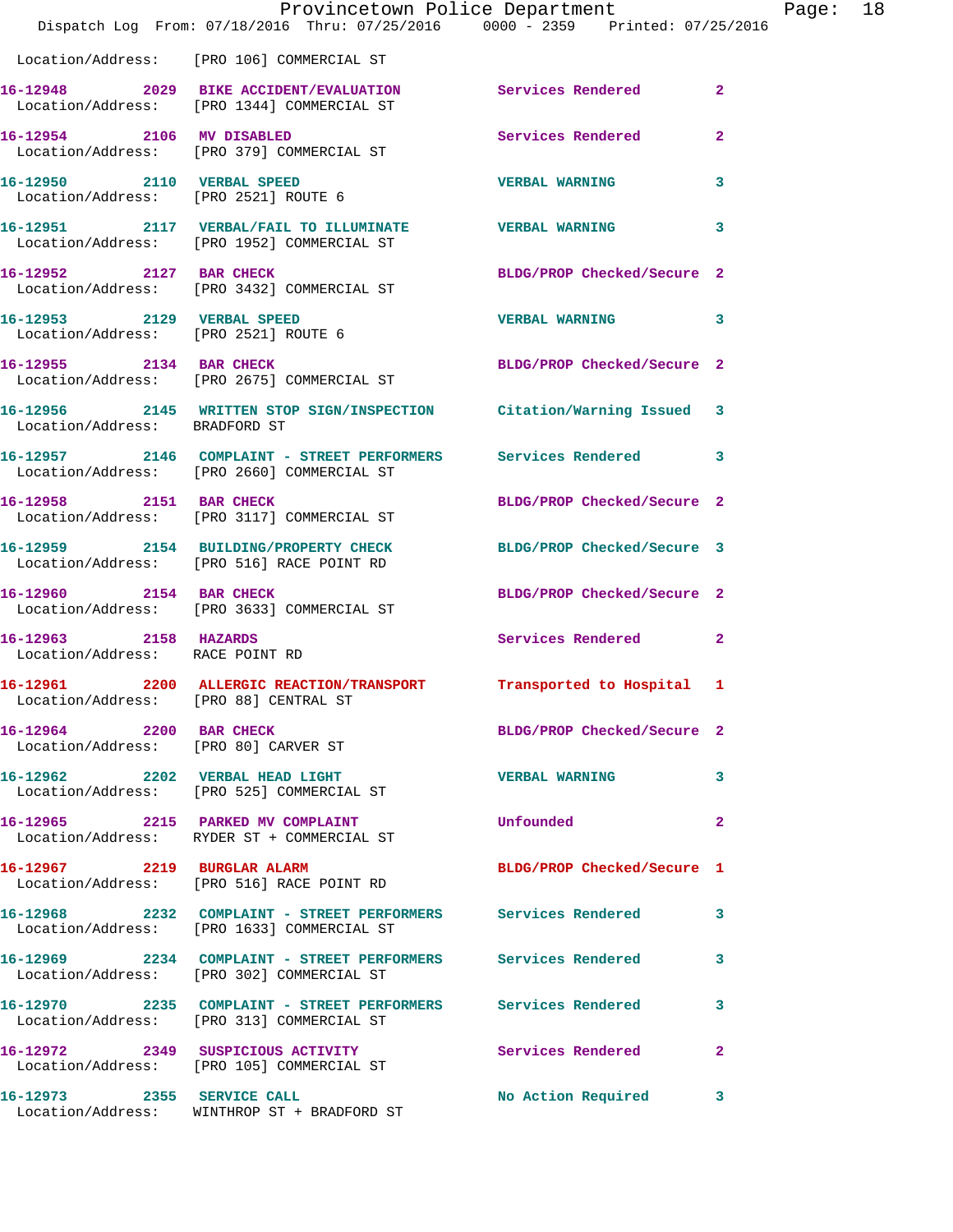**For Date: 07/24/2016 - Sunday**

|                                                        | 16-12974 0006 BUILDING/PROPERTY CHECK Services Rendered 3<br>Location/Address: [PRO 564] BAYBERRY AVE          |                            |                |    |
|--------------------------------------------------------|----------------------------------------------------------------------------------------------------------------|----------------------------|----------------|----|
|                                                        | 16-12975 0008 INFO SERVICES - LOBBY<br>Location/Address: [PRO 542] SHANK PAINTER RD                            | Services Rendered 2        |                | 21 |
|                                                        | 16-12976 0016 PROPERTY DAMAGE<br>Location/Address: [PRO 526] RYDER ST EXT                                      | Services Rendered          | 3              |    |
|                                                        | 16-12977 0024 BUILDING/PROPERTY CHECK Services Rendered<br>Location/Address: [PRO 3259] MACMILLAN WHARF        |                            | 3              |    |
| Location/Address: [PRO 2521] ROUTE 6                   | 16-12978 0035 MV OBSERVANCE / ASSIGNMENT Services Rendered                                                     |                            | 3              |    |
| Refer To Arrest: 16-189-AR                             | 16-12979 0044 HARASSMENT ORDER VIOLATION Arrest(s) Made<br>Location/Address: [PRO 3443] COMMERCIAL ST          |                            | $\mathbf{2}$   |    |
| Location/Address: GOSNOLD ST                           | 16-12980 0106 BARRICADE IN EFFECT Services Rendered                                                            |                            | $\mathbf{3}$   |    |
|                                                        | 16-12981 0133 UNKNOWN MEDICAL/RESCUE<br>Location/Address: [PRO 165] COMMERCIAL ST                              | PATIENT REFUSAL            | 1              |    |
|                                                        | 16-12982 0144 NOISE COMPLAINT<br>Location/Address: [PRO 300] COMMERCIAL ST                                     | Services Rendered          | 3              |    |
|                                                        | 16-12983 0146 FOUND WALLET<br>Location/Address: [PRO 3443] COMMERCIAL ST                                       | Services Rendered          | 3              |    |
|                                                        | 16-12984 0147 FOUND CREDIT CARD<br>Location/Address: [PRO 3443] COMMERCIAL ST                                  | Services Rendered          | 3              |    |
|                                                        | 16-12985 0158 BAR RESTOCKING AFTER-HOURS Services Rendered<br>Location/Address: [PRO 3276] COMMERCIAL ST       |                            | 3              |    |
| 16-12986 0212 DISTURBANCE                              | Location/Address: [PRO 2704] COMMERCIAL ST                                                                     | Services Rendered          | 1              |    |
|                                                        | 16-12987 0218 BUILDING/PROPERTY CHECK Services Rendered<br>Location/Address: [PRO 2490] PROVINCELANDS RD       |                            | 3              |    |
|                                                        | 16-12988 0319 BUILDING/PROPERTY CHECK BLDG/PROP Checked/Secure 3<br>Location/Address: [PRO 444] HIGH POLE HILL |                            |                |    |
| Location/Address: [PRO 2513] ROUTE 6                   | 16-12989       0525   MV OBSERVANCE / ASSIGNMENT       Services Rendered                                       |                            | 3              |    |
|                                                        | 16-12990 0531 BUILDING/PROPERTY CHECK<br>Location/Address: [PRO 447] JEROME SMITH RD                           | BLDG/PROP Checked/Secure 3 |                |    |
| 16-12991 0659 LOST KEYS<br>Location/Address: CARVER ST |                                                                                                                | Services Rendered          | 3              |    |
| 16-12992 0735 BIKE ACCIDENT                            | Location/Address: [PRO 2605] COMMERCIAL ST                                                                     | Services Rendered          | $\overline{a}$ |    |
|                                                        | 16-12993 0743 BUILDING/PROPERTY CHECK<br>Location/Address: [PRO 3430] COMMERCIAL ST                            | <b>Services Rendered</b>   | 3              |    |
|                                                        | 16-12994 0751 PARK, WALK & TALK<br>Location/Address: [PRO 2483] COMMERCIAL ST                                  | Services Rendered          | $\mathbf{2}$   |    |
|                                                        | 16-12995 0812 BUILDING/PROPERTY CHECK Services Rendered<br>Location/Address: [PRO 2977] COMMERCIAL ST          |                            | 3              |    |
|                                                        | 16-12996 0816 MV OBSERVANCE / ASSIGNMENT Services Rendered                                                     |                            | 3              |    |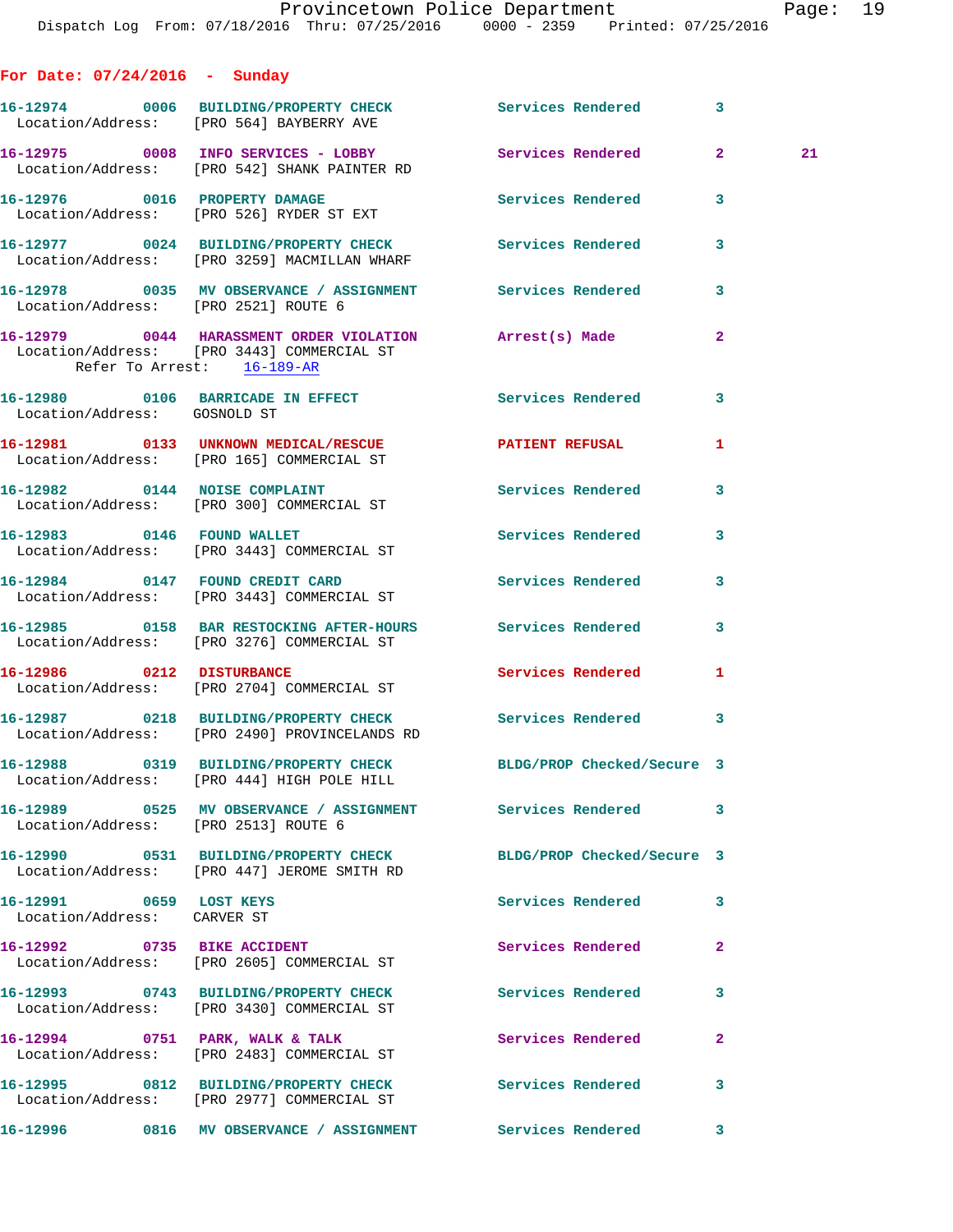|                                                          | Provincetown Police Department<br>Dispatch Log From: 07/18/2016 Thru: 07/25/2016 0000 - 2359 Printed: 07/25/2016 |                          |                |
|----------------------------------------------------------|------------------------------------------------------------------------------------------------------------------|--------------------------|----------------|
|                                                          | Location/Address: [PRO 106] COMMERCIAL ST                                                                        |                          |                |
|                                                          | 16-12997 0822 MEDICAL EMERGENCY/RIB PAIN Transported to Hospital 1<br>Location/Address: [PRO 1996] BAYBERRY AVE  |                          |                |
|                                                          | 16-12998 0822 PARK, WALK & TALK Services Rendered<br>Location/Address: [PRO 2493] BRADFORD ST                    |                          | $\overline{2}$ |
|                                                          | 16-12999 0854 BUILDING/PROPERTY CHECK Services Rendered<br>Location/Address: [PRO 3163] WINTHROP ST              |                          | 3              |
|                                                          | 16-13000 0902 MEDICAL EMERGENCY/BREATHING Transported to Hospital<br>Location/Address: [PRO 1728] BRADFORD ST    |                          | 1              |
|                                                          | 16-13001 0908 ALARM - GENERAL<br>Location/Address: [PRO 242] COMMERCIAL ST                                       | Services Rendered        | 1              |
| Refer To Arrest: 16-189-AR                               | 16-13003 0923 FOLLOW UP<br>Location/Address: [PRO 542] SHANK PAINTER RD                                          | SPOKEN TO                | $\mathbf{2}$   |
|                                                          | 16-13004 0926 MV OBSERVANCE / ASSIGNMENT Services Rendered<br>Location/Address: RACE POINT RD + SEASHORE PARK DR |                          | 3              |
|                                                          | 16-13005 1039 MV COMPLAINT<br>Location/Address: [PRO 2977] COMMERCIAL ST                                         | <b>Services Rendered</b> | $\overline{a}$ |
|                                                          | 16-13006 1047 SMALL RED WALLET<br>Location/Address: [PRO 542] SHANK PAINTER RD                                   | <b>Services Rendered</b> | 3              |
| 16-13007 1052 LOST WALLET                                | Location/Address: [PRO 542] SHANK PAINTER RD                                                                     | Services Rendered        | 3              |
|                                                          | 16-13008 1054 FOUND CT LICENSE<br>Location: [PRO 3431] LOPES SQUARE                                              | <b>Services Rendered</b> | 3              |
|                                                          | 16-13009 1112 LOST NAVY BLUE JACKET Services Rendered<br>Location/Address: [PRO 542] SHANK PAINTER RD            |                          | 3              |
| 16-13010 1202 MV VANDALISM<br>Location/Address: PEARL ST |                                                                                                                  | SPOKEN TO                | $\mathbf{2}$   |
| 16-13011                                                 | 1205 COMPLAINT<br>Location/Address: [PRO 2266] COMMERCIAL ST                                                     | SPOKEN TO                | 3              |
|                                                          | 16-13012 1218 BUILDING/PROPERTY CHECK BLDG/PROP Checked/Secure 3<br>Location/Address: [PRO 447] JEROME SMITH RD  |                          |                |
|                                                          | 16-13013 1233 BUILDING/PROPERTY CHECK<br>Location/Address: [PRO 3318] CEMETERY RD                                | <b>Services Rendered</b> | 3              |
|                                                          | 16-13014 1233 BUILDING/PROPERTY CHECK<br>Location/Address: [PRO 3317] CEMETERY RD                                | <b>Services Rendered</b> | 3              |
|                                                          | 16-13016 1252 PARK, WALK & TALK<br>Location/Address: [PRO 433] RYDER ST EXT                                      | <b>Services Rendered</b> | $\mathbf{2}$   |
|                                                          | 16-13019 1333 PARK, WALK & TALK<br>Location/Address: [PRO 99] COMMERCIAL ST                                      | Services Rendered        | 2              |
|                                                          | 16-13017 1336 ALARM - GENERAL<br>Location/Address: [PRO 514] RACE POINT RD                                       | False Alarm              | 1              |
|                                                          | 16-13018 1341 ASSIST CITIZEN<br>Location/Address: [PRO 2618] COMMERCIAL ST                                       | <b>PATIENT REFUSAL</b>   | 3              |
|                                                          | 16-13020 1401 MEDICAL EMERGENCY/DOT<br>Location/Address: [PRO 440] HARRY KEMP WAY                                | Transported to Hospital  | 1              |
|                                                          | 16-13021 1407 BOAT/HARBORMASTER<br>Location/Address: [PRO 99] COMMERCIAL ST                                      | <b>Vehicle Towed</b>     | $\mathbf{2}$   |

Page: 20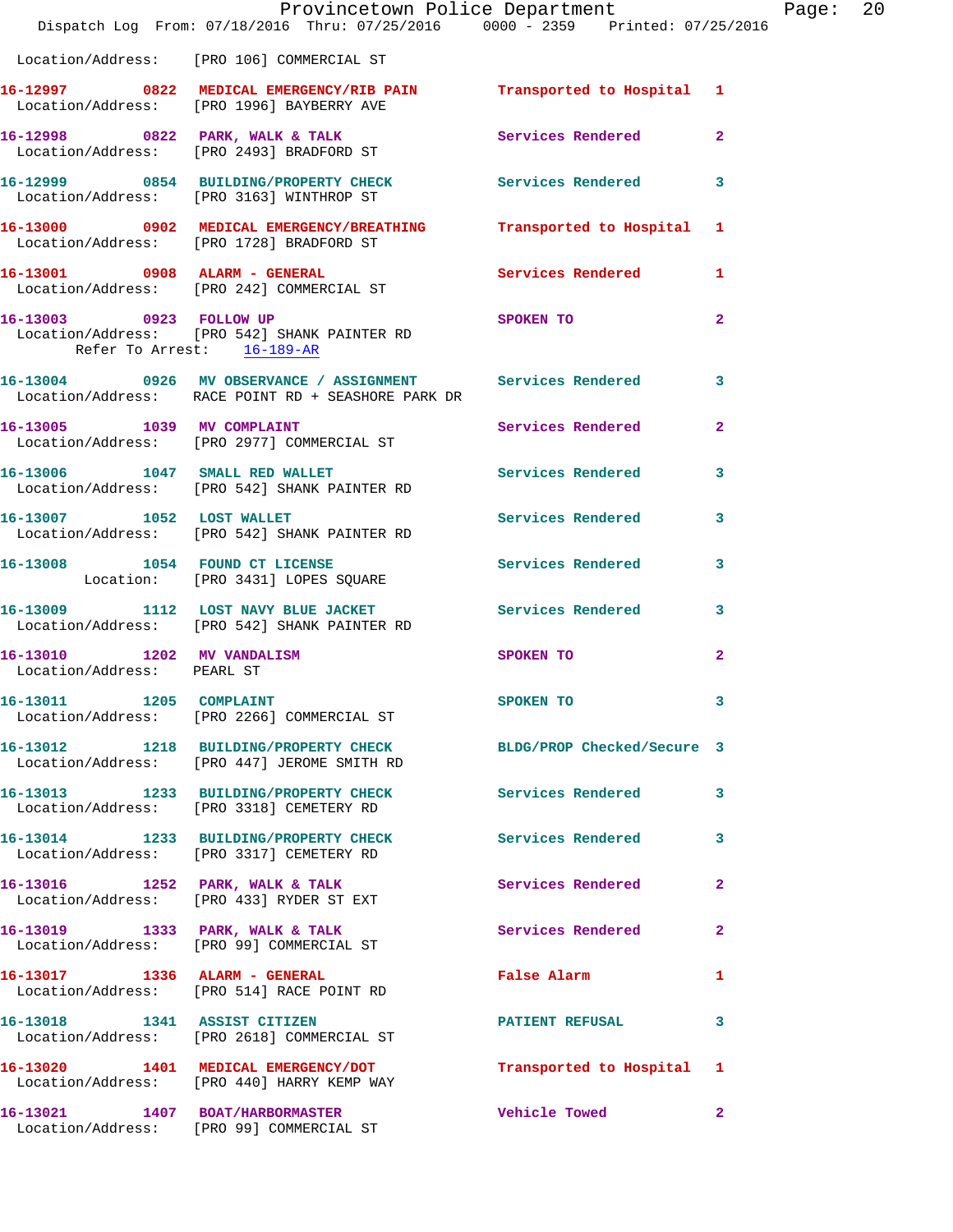| aae. |  |  |
|------|--|--|
|------|--|--|

|                                                                   | 16-13022 1424 LOST/FOUND PROPERTY/SUNGLASSES SPOKEN TO<br>Location/Address: [PRO 3296] SHANK PAINTER RD |                            | 3              |
|-------------------------------------------------------------------|---------------------------------------------------------------------------------------------------------|----------------------------|----------------|
|                                                                   | 16-13023 1435 MEDICAL EMERGENCY<br>Location/Address: [PRO 440] HARRY KEMP WAY                           | Transported to Hospital    | 1              |
|                                                                   | 16-13024 1436 MEDICAL EMERGENCY/HEAT<br>Location/Address: [PRO 3259] MACMILLAN WHARF                    | <b>PATIENT REFUSAL</b>     | 1              |
| 16-13025 1439 LOST IPHONE 6                                       | Location/Address: [PRO 542] SHANK PAINTER RD                                                            | Services Rendered          | 3              |
|                                                                   | 16-13026 1453 LOST WALLET<br>Location/Address: [PRO 269] COMMERCIAL ST                                  | <b>Services Rendered</b>   | 3              |
|                                                                   | 16-13028 1519 MEDICAL EMERGENCY<br>Location/Address: [PRO 487] COMMERCIAL ST                            | Transported to Hospital    | 1              |
|                                                                   | 16-13032 1557 911 GENERAL<br>Location/Address: [PRO 63] BRADFORD ST EXT                                 | Services Rendered          | 1              |
|                                                                   | 16-13034 1609 PARK, WALK & TALK<br>Location/Address: [PRO 105] COMMERCIAL ST                            | No Action Required         | $\mathbf{2}$   |
|                                                                   | 16-13035 1631 MV COMPLAINT<br>Location/Address: [PRO 3296] SHANK PAINTER RD                             | Services Rendered          | $\overline{2}$ |
| 16-13036 1633 MISSING PERSON                                      | Location/Address: [PRO 2543] MACMILLAN WHARF                                                            | Services Rendered          | 1<br>1.        |
|                                                                   | 16-13037 1646 DISTURBANCE/MEDICAL<br>Location/Address: [PRO 196] COMMERCIAL ST                          | Transported to Hospital    | 1              |
|                                                                   | 16-13038 1658 MEDICAL EMERGENCY<br>Location/Address: RACE POINT RD + PROVINCELANDS RD                   | <b>PATIENT REFUSAL</b>     | 1              |
|                                                                   | 16-13039 1713 MEDICAL EMERGENCY<br>Location/Address: [PRO 196] COMMERCIAL ST                            | <b>PATIENT REFUSAL</b>     | 1              |
| 16-13040 1729 BIKE ACCIDENT<br>Location/Address: PROVINCELANDS RD |                                                                                                         | <b>PATIENT REFUSAL</b>     | $\mathbf{2}$   |
|                                                                   | 16-13041 1732 MEDICAL EMERGENCY<br>Location/Address: [PRO 542] SHANK PAINTER RD                         | PATIENT REFUSAL            | 1              |
|                                                                   | 16-13042 1754 MEDICAL EMERGENCY<br>Location/Address: [PRO 1892] SHANK PAINTER RD                        | <b>PATIENT REFUSAL</b>     | 1              |
|                                                                   | 16-13043 1804 BUILDING/PROPERTY CHECK<br>Location/Address: [PRO 519] RACE POINT RD                      | BLDG/PROP Checked/Secure 3 |                |
|                                                                   | 16-13044 1822 SUSPICIOUS ACTIVITY<br>Location/Address: [PRO 526] RYDER ST EXT                           | <b>GONE ON ARRIVAL</b>     | $\mathbf{2}$   |
|                                                                   | Location/Address: [PRO 2543] MACMILLAN WHARF                                                            | <b>GONE ON ARRIVAL</b>     | 3              |
|                                                                   | 16-13046 1922 MV DISABLED/LOCKOUT<br>Location/Address: [PRO 2490] PROVINCELANDS RD                      | Services Rendered          | $\mathbf{2}$   |
| 16-13047 1955 MV STOP                                             | Location/Address: BRADFORD ST + WINSLOW ST                                                              | <b>VERBAL WARNING</b>      | 3              |
| 16-13048 2005 MV ACCIDENT                                         | Location/Address: RYDER ST + COMMERCIAL ST                                                              | <b>Services Rendered</b>   | 1              |
| Location/Address: [PRO 521] ROUTE 6                               | 16-13049 2020 BUILDING/PROPERTY CHECK Services Rendered                                                 |                            | 3              |
| 16-13051 2103 FOUND PROPERTY                                      |                                                                                                         | Services Rendered          | 3              |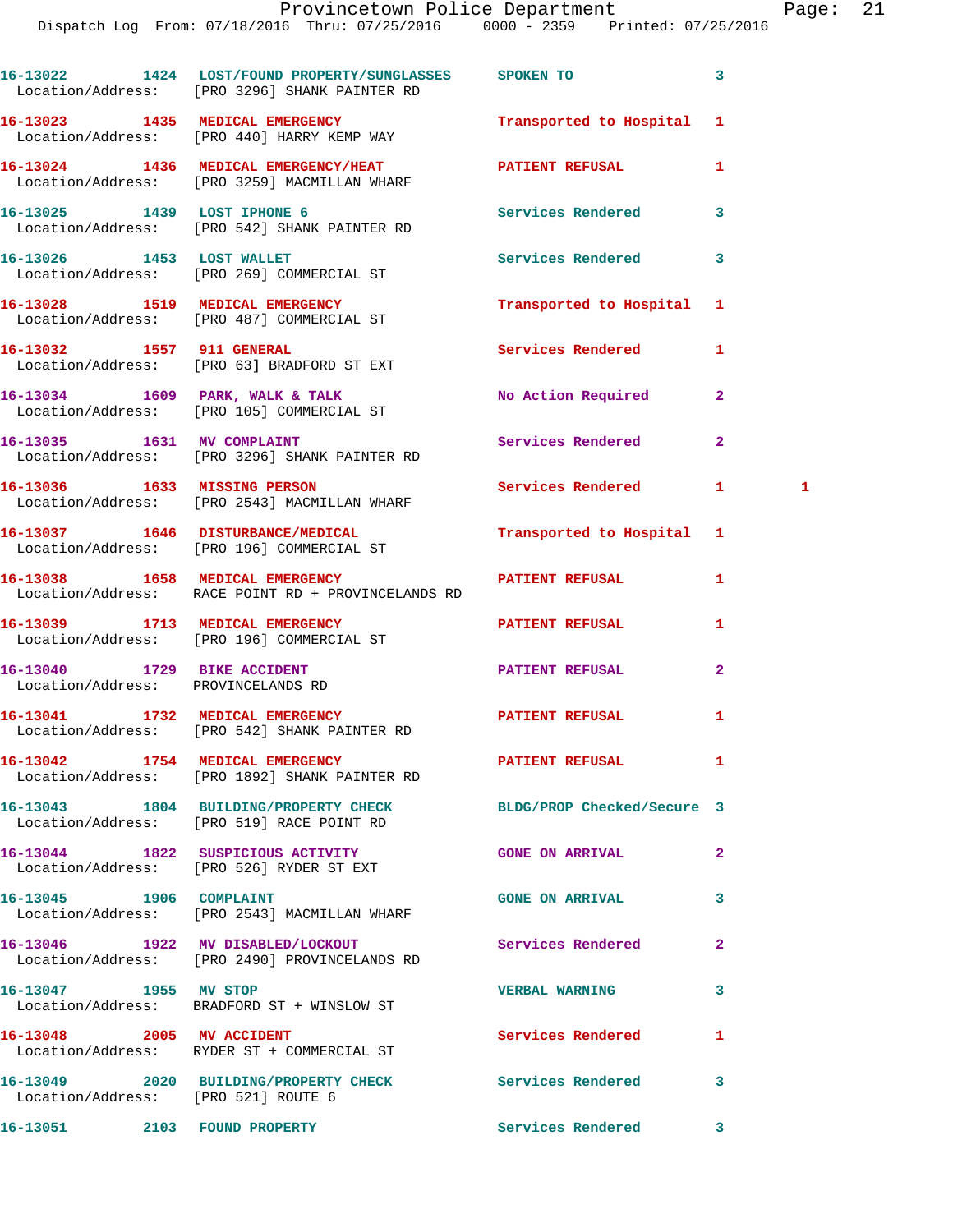|                       | Dispatch Log From: 07/18/2016 Thru: 07/25/2016 0000 - 2359 Printed: 07/25/2016                                   | Provincetown Police Department | Page: 22                |  |
|-----------------------|------------------------------------------------------------------------------------------------------------------|--------------------------------|-------------------------|--|
|                       | Location/Address: [PRO 2539] RYDER ST EXT                                                                        |                                |                         |  |
|                       | 16-13053 2136 DISTURBANCE/MEDICAL<br>Location/Address: [PRO 395] COMMERCIAL ST                                   | Transported to Hospital 1      |                         |  |
|                       | 16-13054 2149 COMPLAINT - STREET PERFORMERS SPOKEN TO<br>Location/Address: [PRO 3117] COMMERCIAL ST              |                                | 3                       |  |
|                       | 16-13055 2205 ASSIST CITIZEN Services Rendered<br>Location/Address: [PRO 1194] COMMERCIAL ST                     |                                | $\overline{\mathbf{3}}$ |  |
|                       | 16-13056 2227 MEDICAL EMERGENCY PATIENT REFUSAL<br>Location/Address: [PRO 2990] COMMERCIAL ST                    |                                | 1                       |  |
|                       | 16-13057 2242 B & E BURGLARY Services Rendered<br>Location/Address: [PRO 766] BRADFORD ST                        |                                | $\overline{2}$          |  |
| 16-13058 2313 MV STOP | Location/Address: WINTHROP ST + COMMERCIAL ST                                                                    | <b>VERBAL WARNING</b>          | 3                       |  |
|                       | 16-13059 2335 BUILDING/PROPERTY CHECK BLDG/PROP Checked/Secure 3<br>Location/Address: [PRO 1780] JOHNSON ST      |                                |                         |  |
|                       | 16-13060 2347 BUILDING/PROPERTY CHECK BLDG/PROP Checked/Secure 3<br>Location/Address: [PRO 3259] MACMILLAN WHARF |                                |                         |  |
|                       | 16-13061 2350 NOISE COMPLAINT<br>Location/Address: [PRO 711] BRADFORD ST                                         | Unfounded                      | 3                       |  |
|                       |                                                                                                                  |                                |                         |  |

## **For Date: 07/25/2016 - Monday**

Location/Address: [PRO 2483] COMMERCIAL ST

| 16-13063 0001 LOBBY TRAFFIC                             | Location/Address: [PRO 542] SHANK PAINTER RD                                          | Services Rendered          | $\mathbf{2}$            |
|---------------------------------------------------------|---------------------------------------------------------------------------------------|----------------------------|-------------------------|
|                                                         | 16-13064 0011 SUSPICIOUS ACTIVITY<br>Location/Address: [PRO 274] COMMERCIAL ST        | SPOKEN TO                  | $\overline{2}$          |
| 16-13068 0057 LOST KEYS<br>Location/Address:            | [PRO 542] SHANK PAINTER RD                                                            | Services Rendered          | $\mathbf{3}$            |
| 16-13066 0104 DISTURBANCE                               | Location/Address: [PRO 3236] COMMERCIAL ST                                            | Services Rendered          | $\mathbf{1}$            |
| 16-13067 0122 COMPLAINT<br>Location/Address: HOLWAY AVE |                                                                                       | Could Not Locate           | $\mathbf{3}$            |
| 16-13069 0221 COMPLAINT                                 | Location/Address: [PRO 2558] BRADFORD ST                                              | Services Rendered          | 3                       |
| Location/Address:                                       | [PRO 1237] MILLER HILL RD                                                             | Could Not Locate           | $\mathbf{2}$            |
| Location/Address:                                       | 16-13071 0533 BUILDING/PROPERTY CHECK<br>[PRO 1646] WINSLOW ST                        | BLDG/PROP Checked/Secure 3 |                         |
|                                                         | 16-13072 0556 BUILDING/PROPERTY CHECK<br>Location/Address: [PRO 2483] COMMERCIAL ST   | <b>Services Rendered</b>   | $\overline{\mathbf{3}}$ |
| Location/Address:                                       | 16-13073 0610 BUILDING/PROPERTY CHECK<br>[PRO 3287] ROUTE 6                           | BLDG/PROP Checked/Secure 3 |                         |
|                                                         | 16-13074 0621 BUILDING/PROPERTY CHECK<br>Location/Address: [PRO 2898] JEROME SMITH RD | BLDG/PROP Checked/Secure 3 |                         |
| 16-13077 0732 LOST GOLD WATCH<br>Location/Address:      | [PRO 542] SHANK PAINTER RD                                                            | <b>Services Rendered</b>   | 3                       |
|                                                         | 16-13078 0743 BUILDING/PROPERTY CHECK                                                 | Services Rendered          | 3                       |